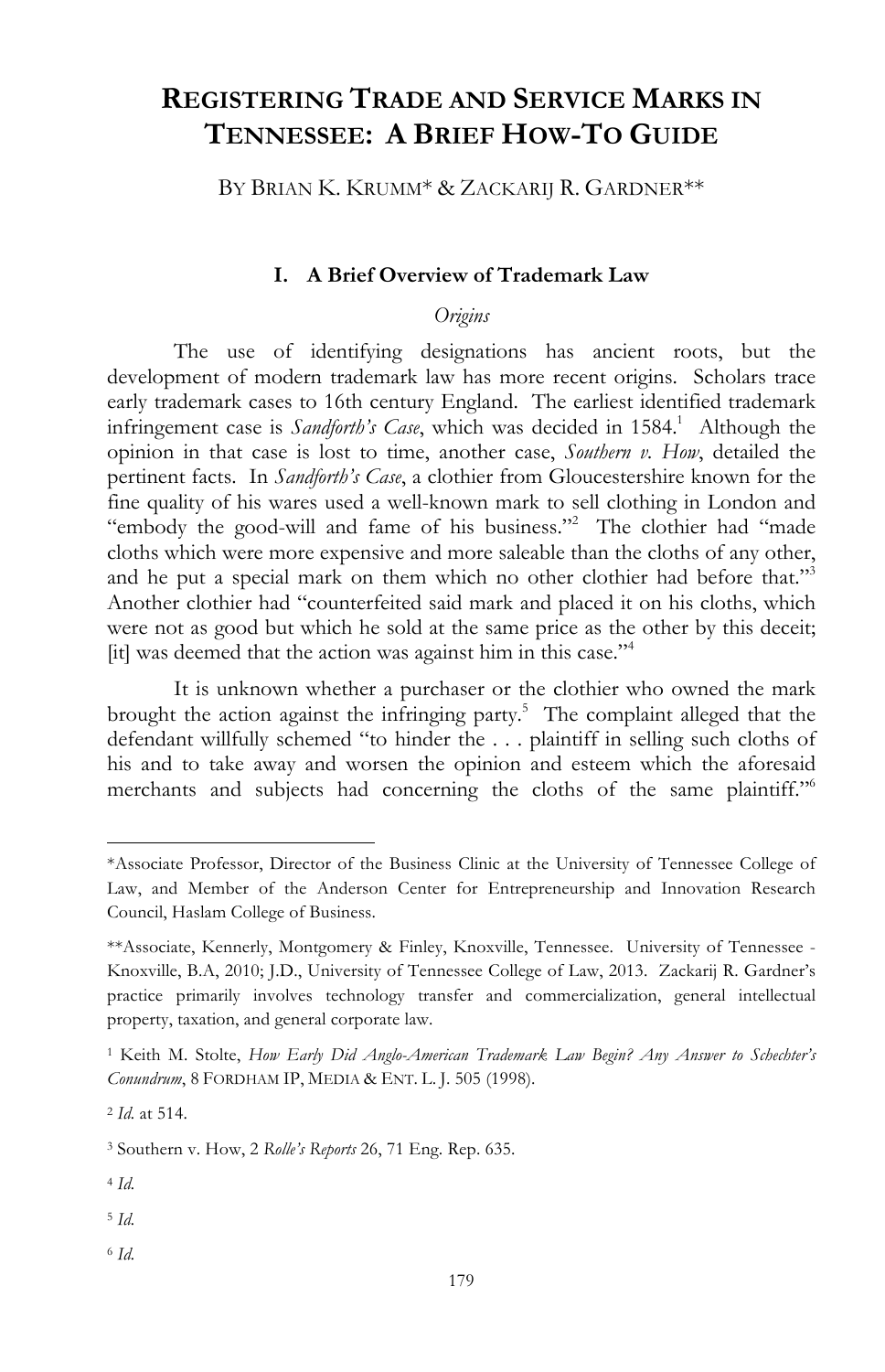However, it is to *Sandforth's Case* that Anglo-American trademark jurisprudence traces its origins. Since then it has continued to grow and change.

#### *The Importance of Branding*

The *Sandforth's Case* provides valuable insight into the importance of branding to manufacturers and service providers. In that case the purchaser associated the distinctive mark as a source of quality, which set it apart from products made from other inferior clothiers. In modern times, brands and brand management have become an increasingly more important aspect of business strategy. However, a successful brand encompasses far more than an indication of source and quality.7 From a marketing perspective, a brand is characterized as a complex symbol that incorporates consumers' motives, feelings, logic, and attitudes.8 Businesses establish brands in an effort to encourage consumers to purchase a product or service at a higher price than they otherwise would.<sup>9</sup> To accomplish this objective, manufacturers' and service providers' coordinate their "use of design, packaging, graphics, logos, advertising, promotion, public relations, marketing, distribution pricing, communications, and other strategies to create a durable identity and loyalty with their consumers."10 Branding, therefore, is the communication of characteristics, values, and attributes that clarify what the particular brand is and is not.

Trademarks are the ultimate expression of branding. Entrepreneurs wishing to promote brand identity and loyalty of their product or service through the use of a trademark are encouraged to consider the full range of branding issues. Consider the multinational corporation, Google. Until approximately ten years ago, "google" was a term known only to math geeks and represents a 1 followed by 100 zeroes. Today, Google is the dominant player in web search and offers a diverse product line that includes email, web apps, advertising and tracking tools. From a branding perspective, it would have been much easier for Google's founders to name their startup "The Web Search Company" or "Internet Search Site." Those names would clearly inform the public of the services offered. However, those words also describe services offered by Yahoo! and Bing. By choosing a descriptive name for a brand or business, consumers may be confused as to which business is associated with that brand. Instead, by choosing the word google, the public must take an extra logical step to understand the services offered by Google. Fifteen years ago, no one readily associated the word "google" with an Internet search service, but now such Internet searches are routinely characterized as "I will just Google it."

<sup>10</sup> *Id*. at 1431.

<sup>7</sup> Deven R. Desai and Spencer Weber Waller*, Brands, Competition and the Law*, 2010 BYU L. REV. 1425, 1429 (2010).

<sup>8</sup> Burleigh B. Gardner & Sidney J. Levy, *The Product and the Brand*, 33 HARV. BUS. REV., Mar.– Apr. 1955, at 33 (1955).

<sup>9</sup> Desai & Waller, *supra* note 7, at 1427.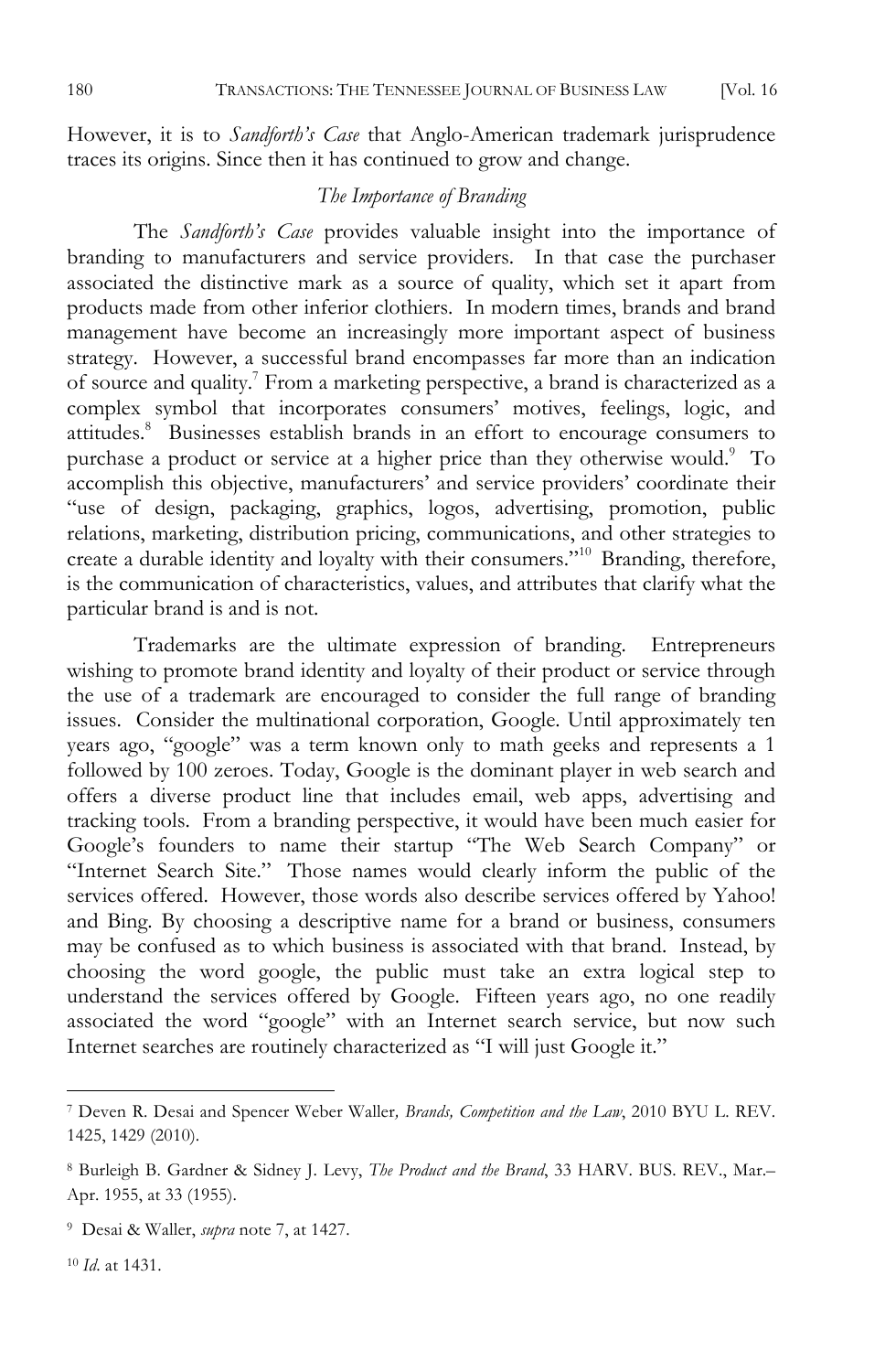#### 2015] REGISTERING TRADE AND SERVICE MARKS IN TENNESSEE: 181 A BRIEF HOW-TO GUIDE

#### *What is Trademark Law?*

"Trademark law" is a legal doctrine which has developed to protect consumers from being misled. Trade and service marks enable consumers to identify goods and services which have performed well or satisfied the consumers in the past and reject those which have not.<sup>11</sup> This helps to minimize the unnecessary waste of time and effort of consumers by allowing them to forgo thorough inspection and evaluation of goods or services every time they seek to purchase a good or service. Having identified a mark representing a satisfactory good or service, consumers may rely on that mark's reputation in the future. This, in turn, encourages the mark holder to maintain or improve the quality of its goods or services. If the mark holder does not at least maintain the quality (or if a competitor offers superior quality at a competitive price point), discerning consumers will look elsewhere.

On a normative basis, then, trademark law "foster[s] the flow of information in markets [which] reduce[s] search costs for consumers."12 Indeed, the United Stated House of Representatives recognized this fact when passing the Lanham Act, stating in the House Report that "[trade and service marks] make possible a choice between competing articles by enabling the buyer to distinguish one from the other . . . [while] encourage[ing] the maintenance of quality by securing to the producer the benefit of the good reputation which excellence creates."13

Additionally, the trademark prevents traders from having their trade or service unfairly diverted by competitors.

#### *What are Trade and Service Marks?*

Generally speaking, trademarks are words, phrases, logos and symbols used by producers to identify their goods. However, fragrances, sounds, shapes, and colors may also be registered as trademarks.<sup>14</sup>

Trademark law has also expanded to include areas of the law such as trade dress. Most words, names, symbols, labels, or other devices capable of

<sup>13</sup> H.R. Rep. No. 79-1333, at 1274-75 (1946).

<sup>11</sup> J. THOMAS MCCARTHY, MCCARTHY ON TRADEMARKS AND UNFAIR COMPETITION § 2.30 (4th ed. 2008) [hereinafter MCCARTHY].

<sup>12</sup> Stacey L. Dogan & Mark A. Lemley, *Trademarks and Consumer Search Costs on the Internet*, 41 HOUS. L. REV. 777, 778 (2004).

<sup>14</sup> *See* Qualitex v. Jacobsen Products Co., Inc., 514 U.S. 159 (1995) (stating that [t]he courts and the Patent and Trademark Office have authorized for use as a mark a particular shape (of a Coca– Cola bottle), a particular sound (of NBC's three chimes), and even a particular scent (of plumeria blossoms on sewing thread)) (*citing* Registration No. 696,147 (Apr. 12, 1960); Registration Nos. 523,616 (Apr. 4, 1950) and 916,522 (July 13, 1971); In re Clarke*,* 17 U.S.P.Q.2d 1238, 1240 (TTAB 1990).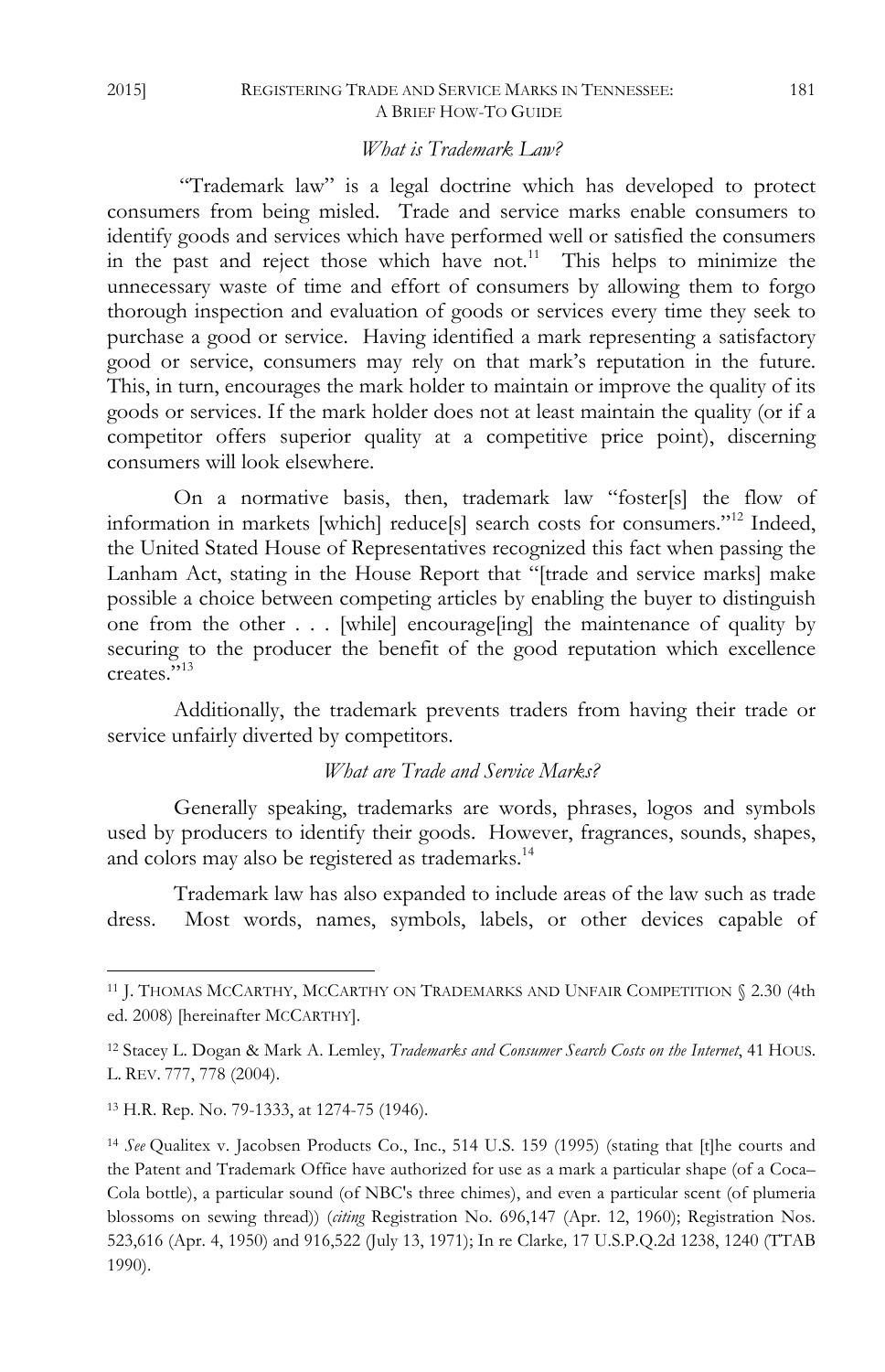distinguishing the source of goods may be used as a trademark—subject to a few restrictions. For example, a mark's eligibility for trademark protection may be limited by application of the "functionality doctrine,"15 and if the mark falls within any of the categories listed under 15 U.S.C. § 1052 (discussed below), then it may be denied registration.

#### *Requirements for Trademark Protection*

To be eligible for trademark protection, a mark must meet two basic requirements. First, the mark must be in use in commerce. Second, the mark must be unique or distinctive. The Lanham Act defines a trademark as (i) a mark used in commerce, or (ii) registered with a *bona fide* intent to use it in commerce.<sup>16</sup> If a mark is not in use in commerce at the time the application for registration is filed, registration is still possible if the applicant establishes a good faith intent to use the mark in commerce at a future date.<sup>17</sup> Except in the case of intended use, exclusive use of a trademark is given to the person or entity to first use it in commerce.

The second requirement, known as the "distinctiveness" requirement, serves the multifaceted purpose of identifying those marks capable of distinguishing and identifying products or services of one source from those of another source. Trademarks are traditionally divided into four primary categories of distinctiveness: (i) arbitrary or fanciful, (ii) suggestive, (iii) descriptive, and (iv) generic.18 If a mark is categorized as either arbitrary (including fanciful marks) or suggestive, it is considered distinctive and exclusive rights to the mark are determined solely by priority of use (i.e., date of first use). A trademark that is categorized as descriptive is protected as a trademark only after a secondary meaning to consumers has been established. Secondary meaning is also necessary to establish trademark protection for a personal name or a geographic term. Generic terms are never distinctive and are not eligible for trademark protection because they refer to a general class of products rather than indicating a unique source. A mark may be generic *ab initio* and refused registration, or it may become generic over time through use (for example, aspirin).

<sup>&</sup>lt;sup>15</sup> The functionality doctrine limits the breadth of trademark law so that it does not have the effect of inhibiting legitimate competition by allowing a producer to control a useful or "functional" product feature. *See* Qualitex Co., 514 U.S. 159. A product feature is deemed functional, and cannot serve as a trademark, if it is essential to the use or purpose of the article or if it has an effect on the cost or quality of the article. *See Id*. The doctrine prevents the use of a product feature as a trademark where such use would put competitors at a significant non-reputationrelated disadvantage.

<sup>16</sup> *See* 15 U.S.C. § 1127 (2006) [emphasis added].

<sup>17</sup> *See* 15 U.S.C. § 1051 (2002). Section 1051 also requires that the intent be established in writing. *Id.*

<sup>18</sup> *See* Zatarain's, Inc. v. Oak Grove Smoke House, Inc., 698 F.2d 786 (5th Cir. 1983).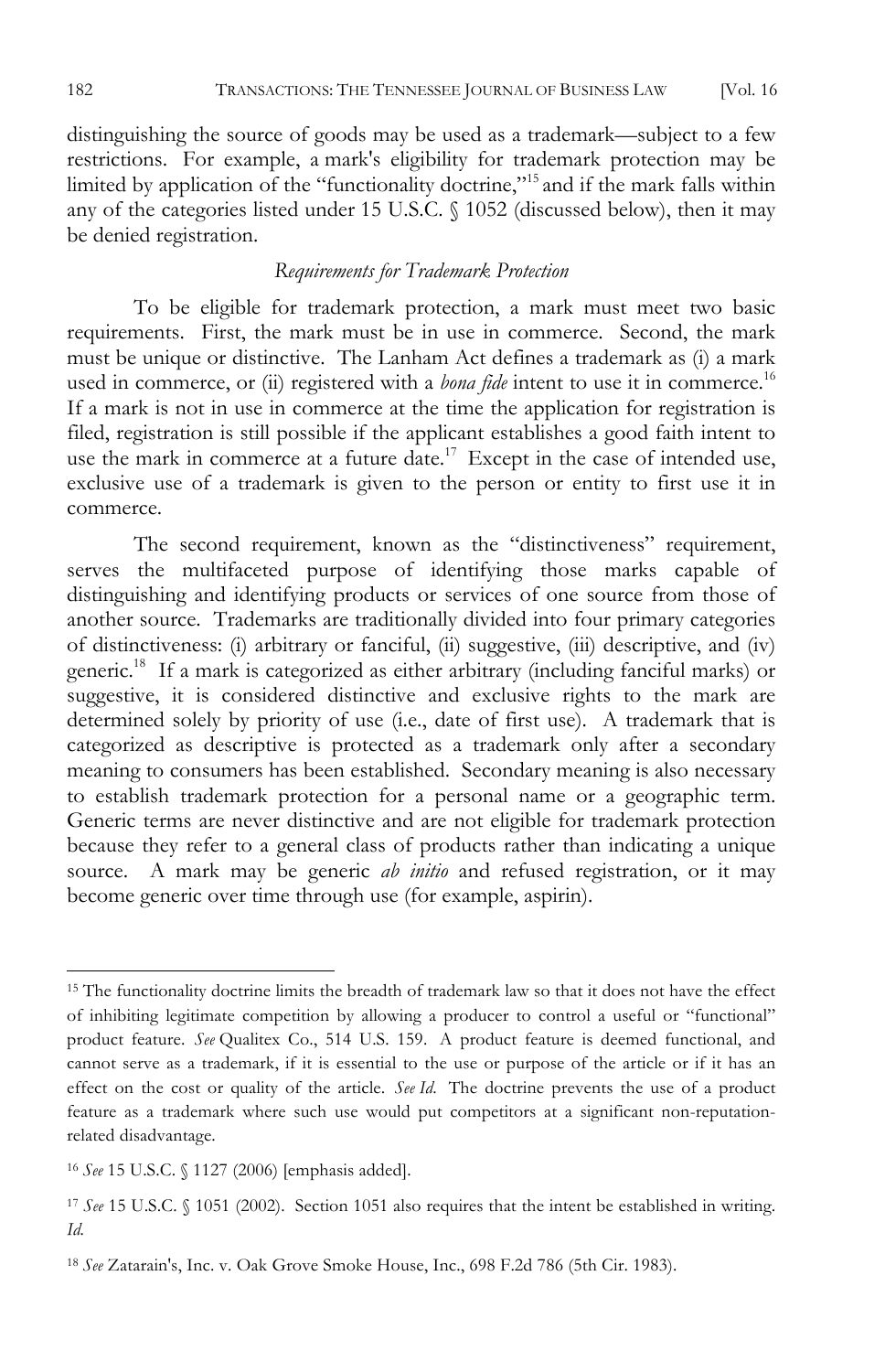#### 2015] REGISTERING TRADE AND SERVICE MARKS IN TENNESSEE: 183 A BRIEF HOW-TO GUIDE

#### *Registration Generally – Benefits and the Law Governing the Application*

Notwithstanding the requirement of distinctiveness, rights in a trademark are acquired by use, not registration. Federal protection is granted to unregistered marks under 15 U.S.C. § 1125(a), which creates a civil cause of action for claims of false designation of origin and false advertising.19 Registration is, however, *prima facie* evidence of a mark's validity and the mark-owner's exclusive right to use the registered mark in commerce on the goods or services detailed in the registration.<sup>20</sup> Although registration is not a prerequisite to federal trademark protection, registered marks enjoy significant advantages over unregistered marks. For example, registration serves as nationwide constructive notice of ownership and use of the mark under 15 U.S.C.  $\S$  1072;<sup>21</sup> and a registered mark may achieve incontestable status after five years of continuous use under 15 U.S.C. § 1065, which enhances the owner's rights by eliminating a number of defenses to claims of infringement.<sup>22</sup>

The duration of a registered mark is for a term of ten years (five in Tennessee), $^{23}$  however, a mark is automatically cancelled six years after registration is granted unless the mark-holder files (a) an affidavit stating that the mark is in use in commerce or (b) an affidavit showing excusable non-use (i.e., special circumstances and not due to intent to abandon the mark).<sup>24</sup> Mark-holders may perpetually renew registration of their marks for periods of 10 years so long as the mark is renewed within one year of the end of each 10 year term.<sup>25</sup>

Certain marks may not be registered for a number of reasons. 15 U.S.C. § 1052 lists the various grounds for refusal to register a mark. Marks that are, for example, merely descriptive or deceptively misdescriptive without obtaining a secondary meaning, are deceptive, are primarily geographically deceptively misdescriptive, are confusingly similar to prior-registered marks, or are misdescriptive geographic indications of wine or liquor where the marks were first used on or after January 1, 1996.<sup>26</sup> Additionally, the Federal Circuit has stated

 $\overline{a}$ 

<sup>22</sup> 15 U.S.C. § 1065 (2010).

<sup>23</sup> 15 U.S.C. § 1068(a) (2000); TENN. CODE ANN. 47-25-506(a) (West 2013) (stating that the term of trade and service marks is for five years and that renewal of such marks must be made within six months of the marks expiration).

<sup>24</sup> 15 U.S.C. § 1068(a).

<sup>25</sup> 37 C.F.R. § 2.182 (1999).

<sup>26</sup> 15 U.S.C. § 1052(e) (2006).

<sup>19</sup> 15 U.S.C. § 1125(a) (2012).

<sup>20</sup> 15 U.S.C. § 1115(a) (2002).

<sup>21</sup> *See* Geoffrey Inc. v. Toys R Us, Inc., 756 F. Supp. 661 (D.P.R. 1991) (holding that the plaintiffs' registration of the mark "Toys R Us," triggered nationwide—including U.S. territories protection and provided constructive notice of the plaintiffs' ownership of the mark to defendants in Puerto Rico")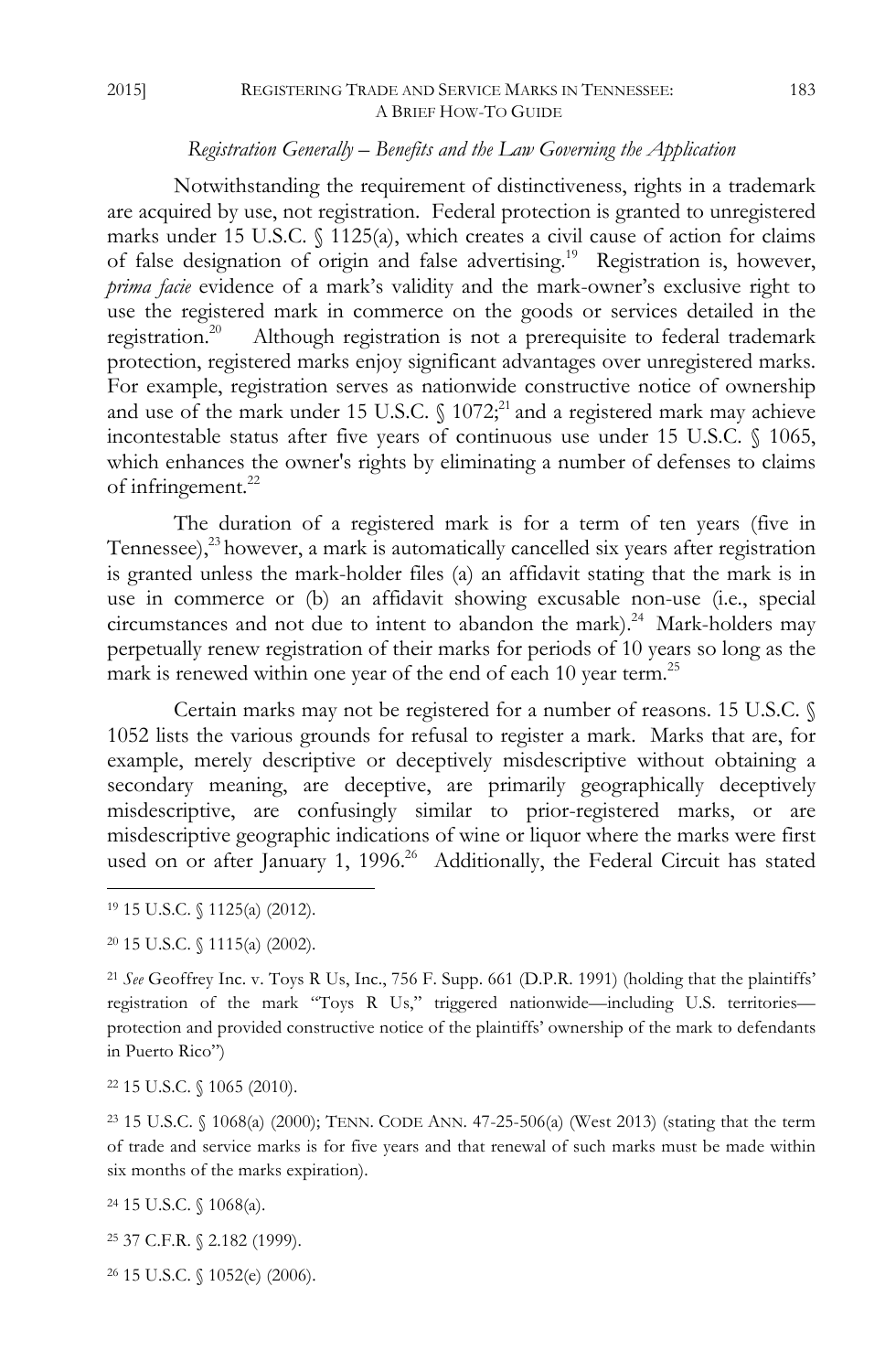that a generic term is "the ultimate in descriptiveness" and should be therefore barred.<sup>27</sup> This is so because such marks could not possibly be distinctive or indicative of a particular source in the mind of a consumer.

### *Application Examination Process Generally*

The United States Patent and Trademark Office (PTO) actively examines applications<sup>28</sup> for trademark registration and—along with the court system regulates the trademark registers. If an application for registration is denied, the applicant will have six months to reply or to amend the application, which will then be reexamined. This procedure may be repeated until one of the following occurs: (1) the examiner issues a final refusal of registration, or (2) the applicant fails to reply, amend or appeal for a period of six months.<sup>29</sup>

Once an application for registration is approved, it is published in the Official Gazette of the PTO for opposition.<sup>30</sup> Any person who believes that he or she will be damaged by the registration of a mark may file an opposition.<sup>31</sup> An opposing party must plead and prove that: (1) he or she is likely to be damaged by registration of the applicant's mark; and (2) that there are legally valid grounds why the applicant is not entitled to register the claimed mark. If registration is unsuccessfully opposed, the mark will be registered.<sup>32</sup> Additionally, any person who believes that he or she is or will be harmed by the registration may file a petition for cancellation of registration *within five years* after a trademark has been registered in the PTO.<sup>33</sup>

#### **II. Tennessee Registration**

#### *Why File in Tennessee?*

There are several reasons to file in Tennessee prior to filing at the federal level. First, state registration allows the registrant to have a certain, state acknowledged date of first use, which is necessary if a client intends on filing federally on a "use in commerce basis."34

Second, Tennessee state registration is a much quicker and less costly means of protecting one's mark—registration can be approved in as little as a

<sup>27</sup> Bellsouth v. Data National Corp. 60 F.3d 1565 (Fed. Cir. 1995).

<sup>28</sup> *See* Part III below for a step-by-step guide for applying for Federal trademark registration.

<sup>29</sup> *See* 15 U.S.C. § 1062 (2000); 37 C.F.R. §§ 2.61 - 2.69.

<sup>30</sup> *See, e.g.,* 15 U.S.C. § 1062; 37 C.F.R. § 2.80 (1976).

<sup>31</sup> *See, e.g.,* 15 U.S.C. § 1063 (2006); 37 C.F.R. §§ 2.101 - 2.106.

<sup>32</sup> *See* 15 U.S.C. § 1063.

 $\overline{a}$ 

*<sup>33</sup> See, e.g.,* 15 U.S.C. § 1064 (2006); 37 C.F.R. §§ 111 - 114.

<sup>34</sup> See Step 5 of Part III.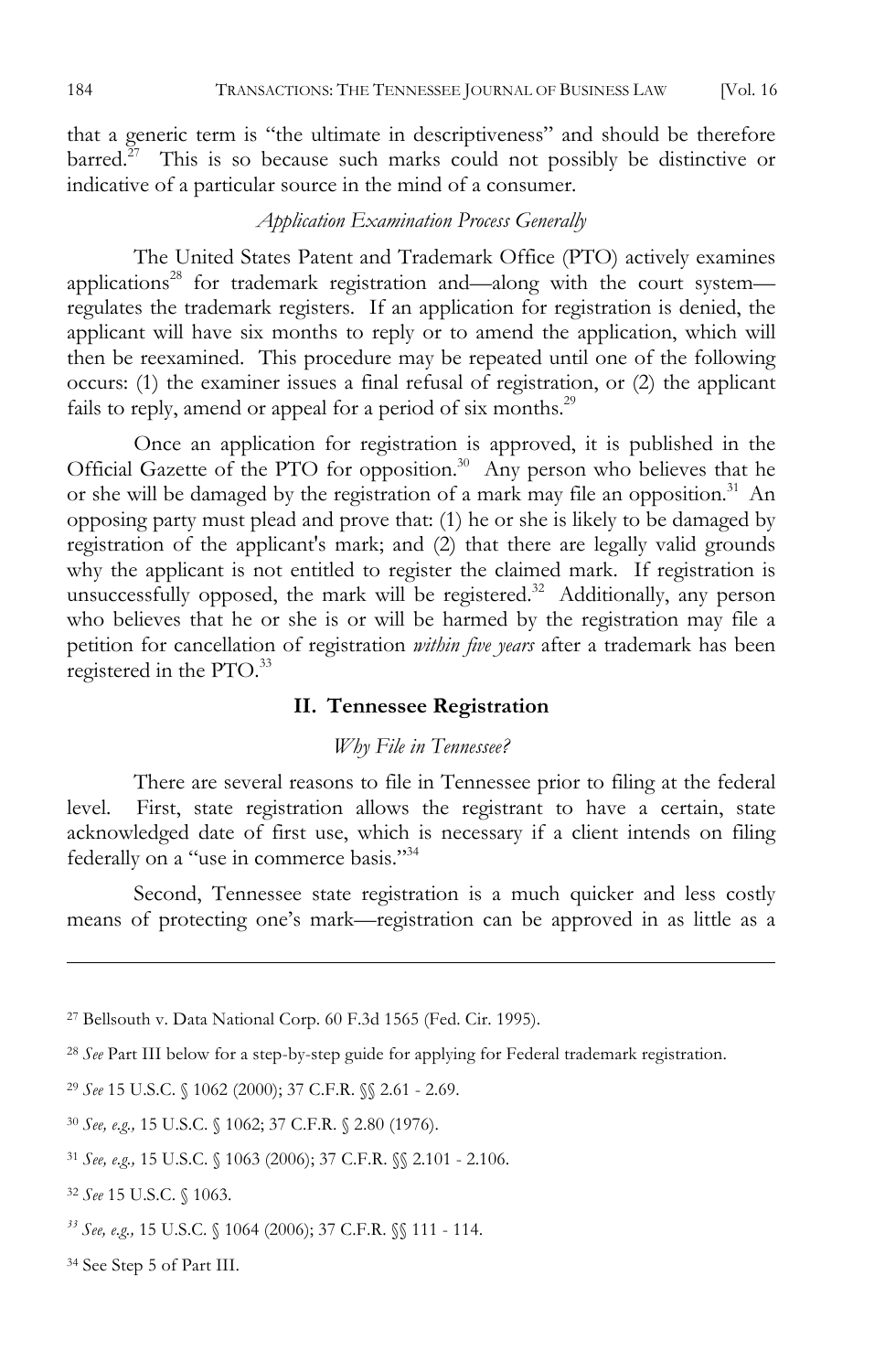#### 2015] REGISTERING TRADE AND SERVICE MARKS IN TENNESSEE: 185 A BRIEF HOW-TO GUIDE

week while federal registration can take more than six months. If the client is a small business that does not intend to file federally or lacks the resources to do so, they may wish to protect their mark while avoiding needless additional costs. The time-consuming nature of federal filing also requires a higher filing fee (a minimum \$225 versus a minimum \$20 for a Tennessee filing)<sup>35</sup> and will cost the client additional attorney's fees due to the more intensive nature of federal filing.

Last, if there is infringement of one's state-registered mark, the registrant may elect to seek recourse in Tennessee courts rather than federal courts, which, if forced to go to trial, would allow the registrant to avoid the nearly two year median interval between filing and judgment in federal courts.<sup>36</sup> Tennessee permits a registrant to seek civil remedies for infringement,<sup>37</sup> dilution, and injury to business reputation.38 Tennessee law permits a court to award, in its discretion, up to three times the actual damages (including loss of business) and attorney's fees.<sup>39</sup>

Infringement includes any use without the consent of the registration including any reproduction, counterfeit, copy, or colorable imitation of a mark registered under with the Tennessee Secretary of State in connection with a commercial purpose which is likely to cause confusion, mistake, or deception as to the source of origin of the goods or services in question.<sup>40</sup> It also includes any person who "reproduces, counterfeits, copies, or colorably imitates any [registered] mark and applies such reproduction, counterfeit, copy or colorable imitation labels, signs, prints, packages, wrappers, receptacles, or advertisements" intended to be used in commerce.41 Finally, it also includes using the trade name or mark, or confusingly similar name or mark, of banking and other commercial institutions if such use is likely to cause confusion as to origin, affiliation, or sponsorship of products or services.<sup>42</sup>

<sup>41</sup> *Id*. at (2).

 $\overline{a}$ 

<sup>42</sup> *Id.* at (3).

<sup>35</sup> *See* TENNESSEE TRADEMARK REGISTRATION APPLICATION, Form SS-4264, *available at* http://www.tn.gov/sos/forms/ss-4264.pdf.

<sup>36</sup> US District Courts – Median Time Interval From Filing and Disposition in Civil Cases Terminated, by District and Method of Disposition During 12-Month Period Ending September 30, 2010, Administrative Office of U.S. Courts, available at http://www.uscourts.gov/uscourts/Statistics/JudicialBusiness/2010/appendices/C05Sep10.pdf.

<sup>37</sup> TENN. CODE ANN. § 47-25-512 (2013).

<sup>38</sup> TENN. CODE ANN. § 47-25-513 (2000).

<sup>39</sup> TENN. CODE ANN. § 47-25-514(a) (2000).

<sup>40</sup> TENN. CODE ANN. § 47-25-512(1).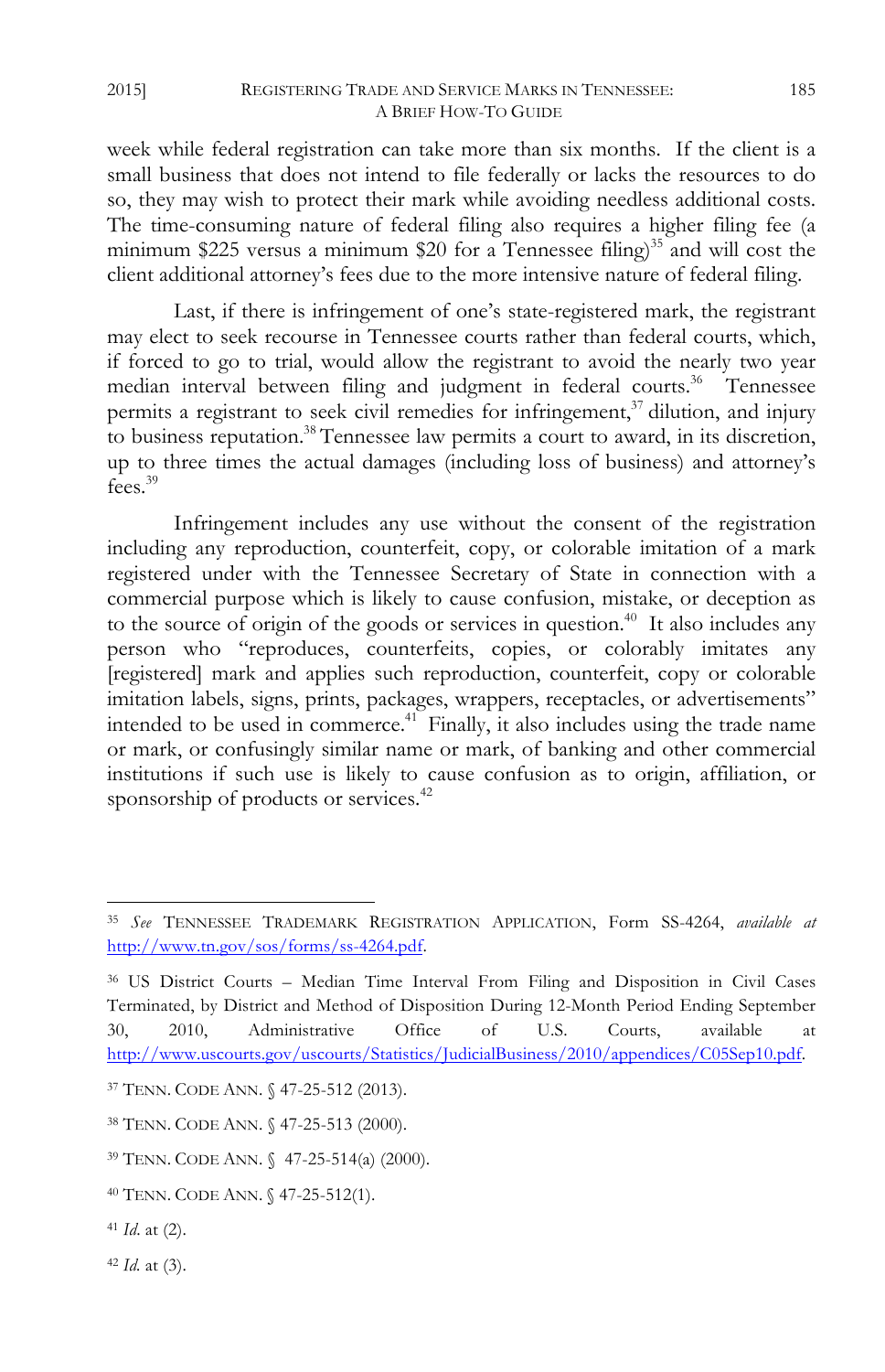Dilution, under Tennessee law, is open to marks "famous" in Tennessee.<sup>43</sup> A famous mark may enjoin another person's commercial use of a mark or trade name "if such use begins after the mark has become famous and causes dilution of the distinctive quality of the mark."44 If it is shown that the infringement was willful, the mark holder may seek monetary damages.<sup>45</sup>

Actions to cancel a mark registered in Tennessee or to compel registration of a mark must be brought in the circuit court of Davidson County, Tennessee.<sup>46</sup> Actions against nonresident registrants may be served upon the Tennessee Secretary of State.<sup>47</sup>

These rules supplement and do not override or otherwise abrogate any common law trade and service mark rights. Thus, a registrant may pursue

- (1) The degree of inherent or acquired distinctiveness of the mark in this state;
- (2) The duration and extent of use of the mark in connection with the goods and services with which the mark is used;
- (3) The duration and extent of advertising and publicity of the mark in this state;
- (4) The geographical extent of the trading area in which the mark is used;
- (5) The channels of trade for the goods or services with which the mark is used;
- (6) The degree of recognition of the mark in the trading areas and channels of trade in this state used by the mark's owner and the person against whom the injunction is sought;
- (7) The nature and extent of use of the same or similar mark by third parties; and
- (8) Whether the mark is the subject of a state registration in this state, or a federal registration under the Act of March 3, 1881, or under the Act of February 20, 1905, or on the principal register.

*Id.*

 $45$  *Id.* at (b).

<sup>47</sup> *Id.* at (b).

<sup>43</sup> TENN. CODE ANN. § 47-25-513(a).

<sup>44</sup> *Id.* Factors for determining whether a mark is distinctive and famous include, but are not limited to:

<sup>46</sup> TENN. CODE ANN. § 47-25-515(a) (2013).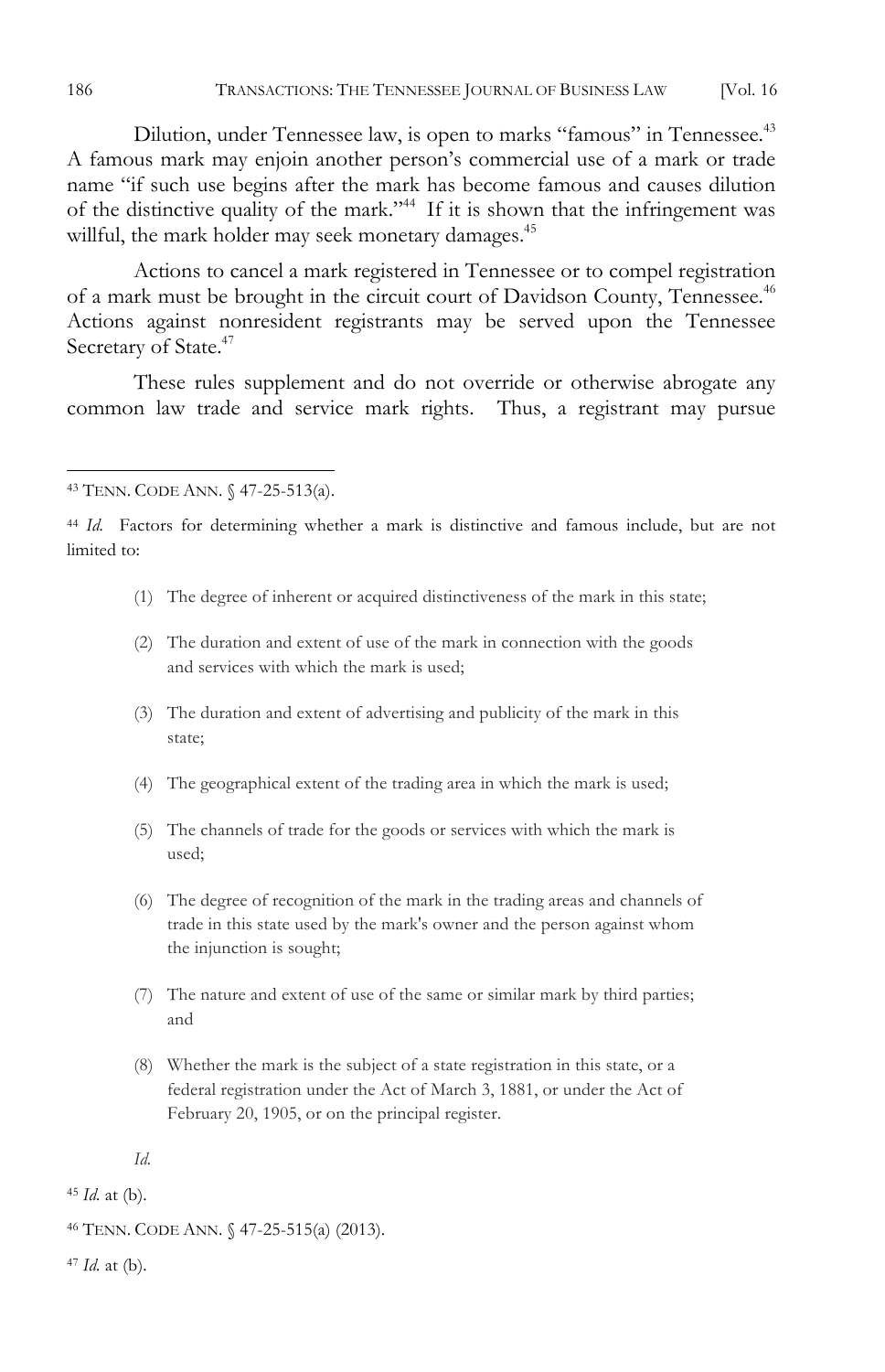statutory and common law infringement and unfair trade actions upon infringing parties.<sup>48</sup>

#### *Differences between Federal and State Registration*

There are several significant differences between state and federal trademark registration. First, as was mentioned above, is the time factor: it is simply a shorter, less time-consuming process to file at the state level than it is to file at the federal level. Second is the wide-reaching effect of federal registration: once you register federally, you have a nationally recognized trademark. That is, a federally registered mark gives a presumption of validity to a mark throughout the United States. A state mark only creates that presumption within a single state. Third, registration at the federal level trumps registration at the state level under Tennessee law. Tennessee law states that if a mark is registered at the federal level prior to registration of a confusingly similar mark in Tennessee, then the Tennessee-registered mark will be cancelled.<sup>49</sup> Additionally, there is no statute of limitations period for cancellation of a mark in Tennessee, but federal law requires a party seeking cancellation to do so within five years or else the mark will be conclusively presumed to be valid.<sup>50</sup> Fourth, federal registration gives third parties *national* notice of the mark whereas state registration merely gives notice to others within the bounds of a particular state. This means that a Tennessee-registered mark is given no statutory protection from another party using the same or similar mark in commerce in Georgia or Kentucky. Lastly, a federally-registered mark is more beneficial for companies and individuals operating an interstate business, while a state-registered mark is beneficial for those operating only within one state. With that being said, if one works primarily within one or a few states, it will be beneficial to file for state registration during the pendency of a federal application. This ensures that a mark will have at least state-level protection.

#### *Requirements for Registration*

A mark shall not be registered in Tennessee if it consists of (1) immoral, deceptive, or scandalous subject matter; (2) subject matter which may disparage or falsely suggest a connection with persons, institutions, beliefs, or national symbols, or otherwise defames them; (3) the flag, coat of arms, or other insignia of the U.S., or its states and municipalities, or of a foreign nation; (4) the name, signature, or portrait identifying a particular living individual without their consent; (5) a mark which is (i) merely descriptive or deceptively misdescriptive (ii) geographically descriptive or deceptively misdescriptive; or (iii) merely a surname; or  $(6)$  a mark which is likely to cause confusion, mistake, or deception.<sup>51</sup>

<sup>48</sup> TENN. CODE ANN. § 47-25-516 (2000).

<sup>49</sup> TENN. CODE ANN. § 47-25-509(3)(F) (2013).

<sup>50</sup> 15 U.S.C. § 1064 (2006); 37 C.F.R. §§ 111 - 114.

<sup>51</sup> TENN. CODE ANN. § 47-25-502 (2013).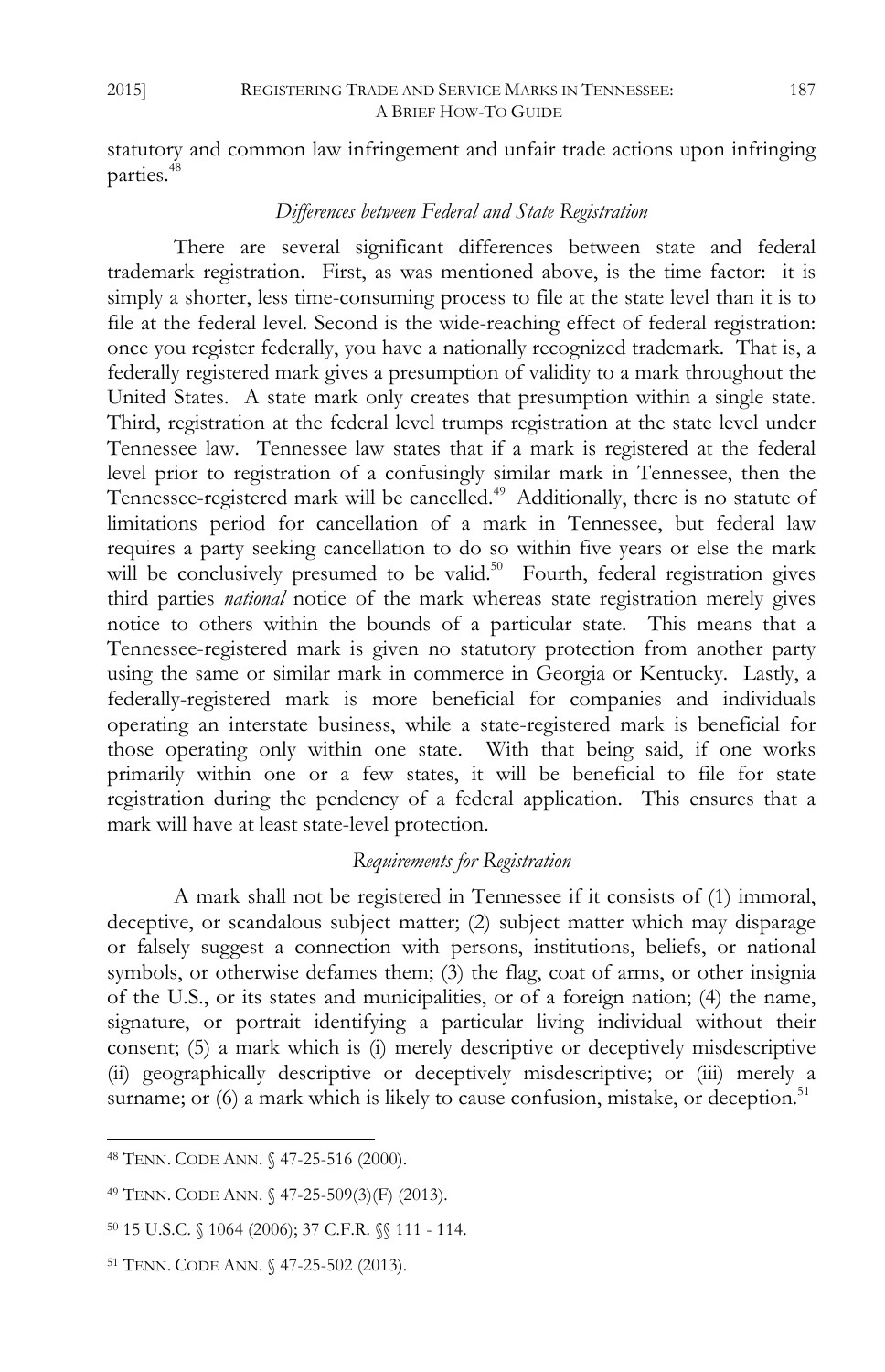The Tennessee application for registration of a mark is detailed in Tennessee Code section 47-25-503. The application must set forth the following information:

(1) The name and business address of the person applying for such registration; and, if a corporation, the state of incorporation, or if a partnership, the state in which the partnership is organized and the names of the general partners, as specified by the secretary;

(2) The goods or services on or in connection with which the mark is used, the mode or manner in which the mark is used on or in connection with such goods or services and the class in which such goods or services fall;

(3) The date when the mark was first used anywhere and the date when it was first used in this state by the applicant or a predecessor in interest; and

(4) A statement that the applicant is the owner of the mark, that the mark is in use, and that, to the knowledge of the person verifying the application, no other person has registered, either federally or in this state, or has the right to use such mark either in the identical form thereof or in such near resemblance thereto as to be likely, when applied to the goods or services of such other person, to cause confusion, or to cause mistake, or to deceive.<sup>52</sup>

As of July of 2013, a registrant's application must include only one specimen sample of the mark as actually used in commerce.<sup>53</sup> Additionally, the application must be signed and verified by the applicant or its agent or representative.54 The Tennessee Secretary of State may also require other information.55 This information will be indicated on the Tennessee Form SS- $4264^{56}$ 

#### *Step-by-Step Guide to Tennessee Filing:*

*Step 1*: *Discuss the Mark with Your Client*

This may sound obvious, but this is crucial for a couple of reasons:

 $\overline{a}$ <sup>52</sup> TENN. CODE ANN. § 47-25-503(a) (2013).

<sup>&</sup>lt;sup>53</sup> *Id.* at (e). Prior to July 1, 2013, the statute required the registrant's application to include three specimens showing the mark as actually used. TENN. CODE ANN. § 47-25-503 (West 2012) (current version at TENN. CODE ANN. § 47-25-503(e)).

<sup>54</sup> TENN. CODE ANN. § 47-25-503(d). Verification includes having the application duly notarized. TENNESSEE TRADEMARK REGISTRATION APPLICATION, Form SS-4264, *available at*  http://www.tn.gov/sos/forms/ss-4265.pdf.

<sup>55</sup> TENN. CODE ANN. § 47-25-503(a)-(c).

<sup>56</sup> TENNESSEE TRADEMARK REGISTRATION APPLICATION, Form SS-4264.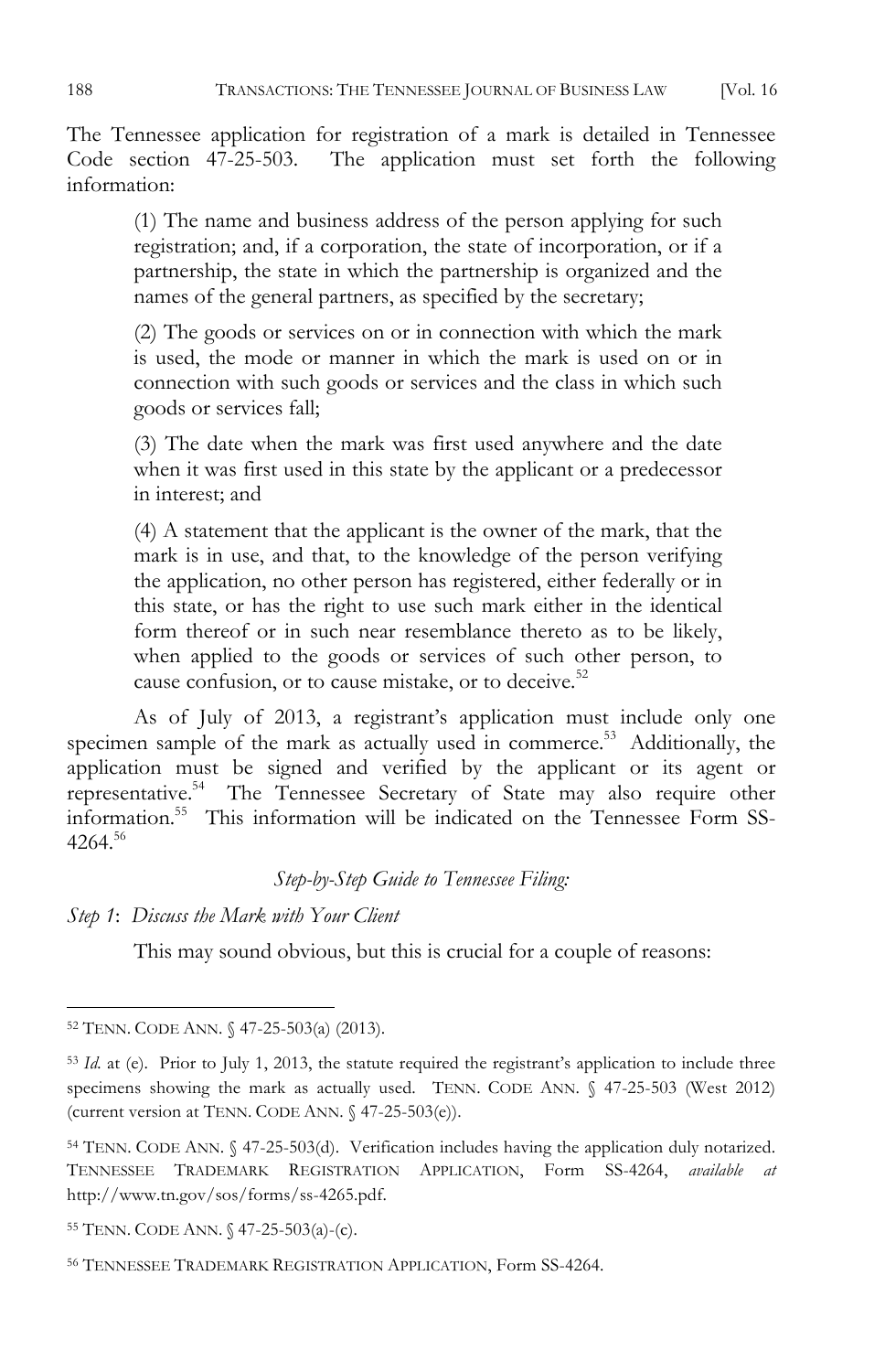#### 2015] REGISTERING TRADE AND SERVICE MARKS IN TENNESSEE: 189 A BRIEF HOW-TO GUIDE

- 1. First, you will need to know what goods or services the mark is used in conjunction with. This will aid in determining the classification of the mark.<sup>57</sup> This is important because the classifications registered will define the breadth of your client's statutory trademark protection one may only seek statutory trademark protection for a mark that has been used in conjunction, or is anticipated to be used in conjunction with, a good or service.<sup>58</sup>
- 2. Second, you will need to determine how the mark has been used that is, was it used on a storefront sign, in advertising (print, television, internet, etc.), on receipts, on service orders, on brochures or pamphlets, or a number of other ways. The crucial point here is the necessity to fully understand how the mark has been used so that you can more adequately assist your client in protecting their trade or service mark(s) at both the state and federal level.

*Step 2: Perform a Search on the Tennessee Secretary of State Website (http://www.tn.gov/sos/bus\_svc/TrademarkSearch.htm)*

- 1. Once you arrive at the Trademark Search page, enter a number of terms that might lead you to a registered trademark. For example, if one were to look for the trademarked term "NFL," one would simply search "NFL." This brings up a number of results, including the NFL we are looking for (the National Football League's registered trademark). It also brings up "Inflamacool" and "Boing Boing Inflatables." Since these include a similar letter order, they were included in the search results.
- 2. It may also be good to thoroughly search similar terms to make sure a registered trade or service mark is not missed. For example, for the name "Tradeprints," one would search not only "Tradeprints" but "Trade," "prints," "tradeprint," or a number of other potential combinations.

### *Step 3: Download the Tennessee Trademark Application*

- 1. Go to the Tennessee Secretary of State's trademark webpage (http://tn.gov/sos/bus\_svc/trademarks.htm);
- 2. Next, under "Forms" find the "Registration of Trademark/Service Mark" link and click it;

 $\overline{a}$ <sup>57</sup> *See* TENN. CODE ANN. § 47-25-510 (2000).

<sup>58</sup> *See* TENN. CODE ANN. § 47-25-512 (2013).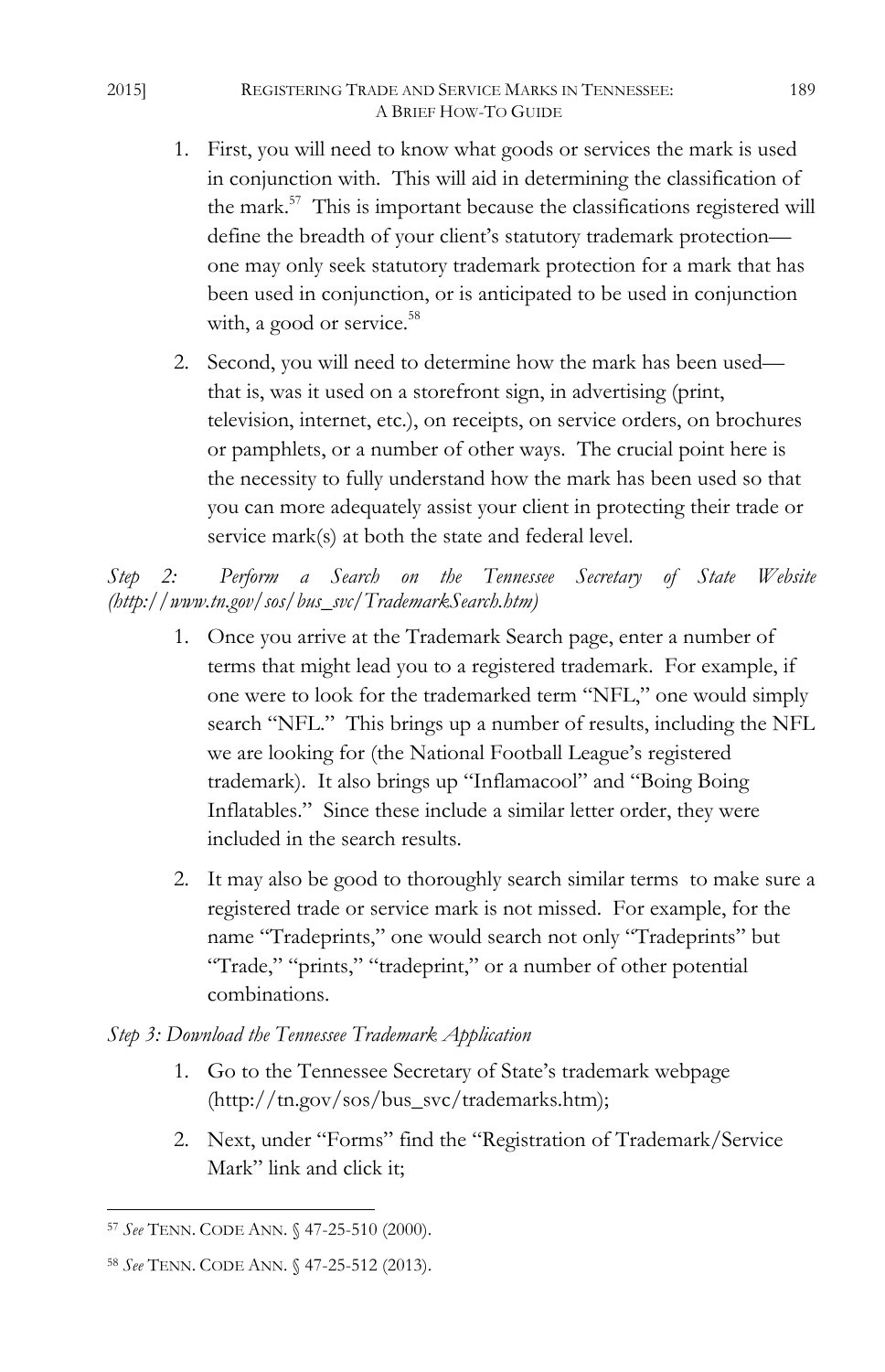3. You will then be viewing (or downloading depending on your browser's settings) a PDF copy of the Tennessee Trademark Application.

*Step 4: Read the Trademark Application Thoroughly and Complete the Portion of the Application Pertaining to Your Client's Personal Information (name, address, phone number, etc.)* 

### *Step 5: Determine the Date of First Use (both outside and inside Tennessee)*

- 1. You first need to determine when your client first used the Trademark/Service mark in commerce. This could be an advertisement, business card, brochure, order form, or any number of other things. However, you must be certain of the exact date—day, month, and year.
- 2. Second, you need to determine when the mark was first used in commerce within the state of Tennessee. Again, you must be certain of the exact day, month, and year.

### Pertinent statutory language:

"Use" means the bona fide use of a mark in the ordinary course of trade, and not made merely to reserve a right in a mark. For the purposes of this part, a mark shall be deemed to be in use:

(A) On goods when it is placed in any manner on the goods or other containers or the displays associated therewith or on the tags or labels affixed thereto, or if the nature of the goods makes such placement impracticable, then on documents associated with the goods or their sale, and the goods are sold or transported in commerce in this state; and

(B) On services when it is used or displayed in the sale or advertising of services and the services are rendered in this state.<sup>59</sup>

## *Step 6: Refer to Step 1 (understanding the good or service that the mark will be used in conjunction with)*

1. Here (items 5 and 6 of the application) you will state what goods or services the mark is used in conjunction with and *how* the mark will be used. In line 5, you state the goods or services (for example, if your client is in the business of selling fresh produce, then you will state "fresh produce including fruits and vegetables," or a similar description).

 $\overline{a}$ 59 TENN. CODE ANN. § 47-25-501(11) (2013).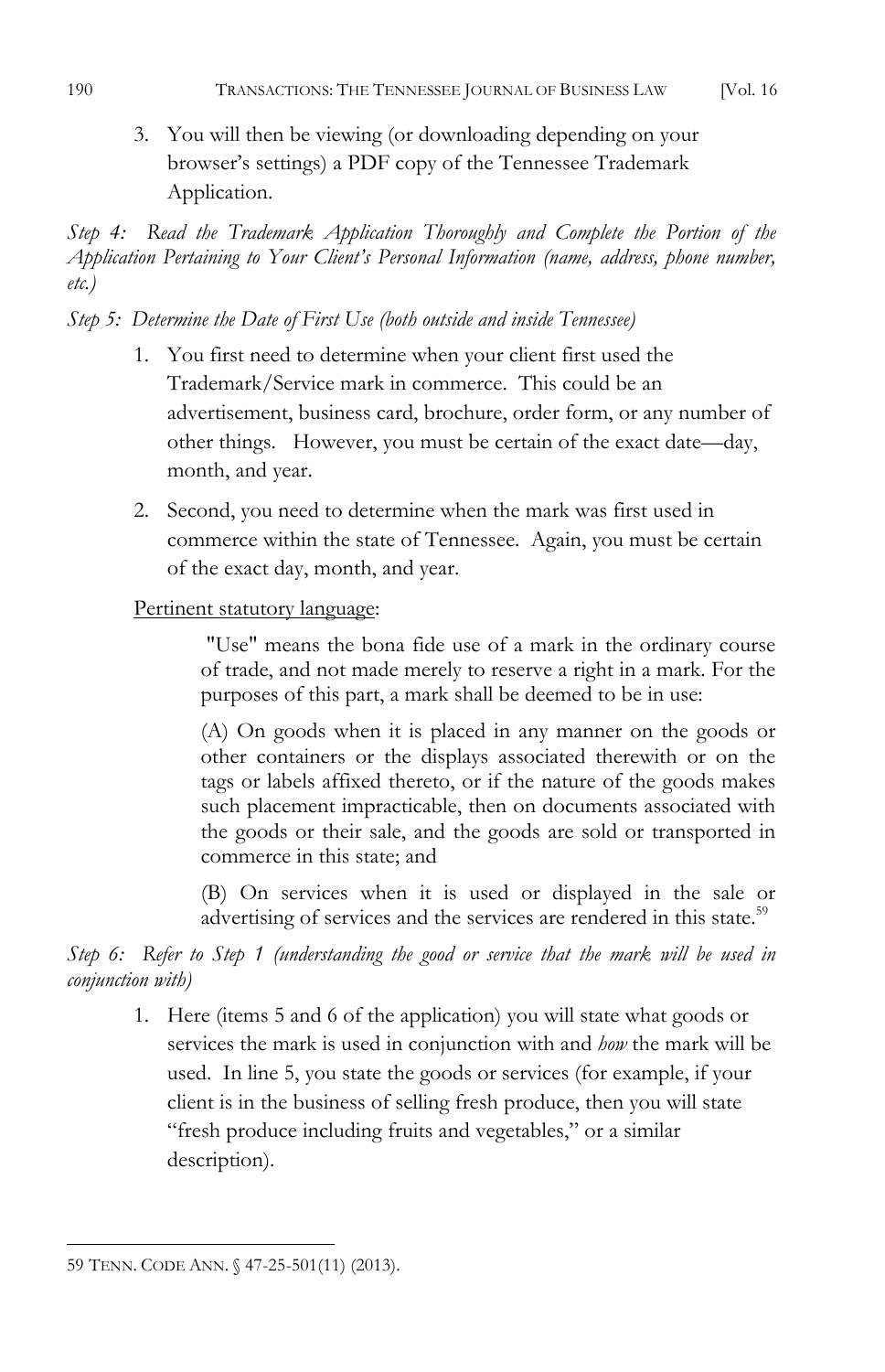2. In line 6, you will state *how* the item will be used. For example, you will list if a client uses the mark on tags, receipts, banners, advertisements (print, television, etc.), letterhead, store signs, etc.

**Note**: Be as thorough as possible, but do not go over the allotted space on the application unless necessary—otherwise, you will need to attach additional pages to the application and incur an additional fee.<sup>60</sup>

- *Step 7: Choosing the Correct Classification(s)*
	- 1. On line 7 of the Tennessee Trademark Application you will enter the classification numbers and names.
		- a. The classification names and numbers are listed at the end of the Tennessee Trademark Application and can also be found in the Code of Federal Regulations. 61
		- b. When listing the names, list as much of the name as you can. If you have multiple classification names to list, give a portion of the name and indicate that it is a portion, using ellipses to indicate the name is truncated and backslashes to indicate the start of a second classification name.<sup>62</sup>
	- 2. If you are unsure of the classification, the USPTO supplies a very useful tool that allows you to search the type of products/services the mark is associated with, giving you the correct classification number. The tool is the U.S. Acceptable Identification of Goods and Services Manual, and can be found at http://tess2.uspto.gov/netahtml/tidm.html (referred to as the the "ID Manual" on the Federal Registration Application). For example, if the applicant sells purses, search "purse" and it will tell you the correct classification (in this case, class 18).

<sup>60</sup> As of November 2013, the fee is an additional \$20 per page. *See* TENNESSEE TRADEMARK REGISTRATION APPLICATION, Form SS-4264, *available at* http://www.tn.gov/sos/forms/ss-4264.pdf.

<sup>61</sup> 37 C.F.R. § 6.1 (2015); *see* TENN. CODE ANN. § 47-25-510 (stating that "[t]o the extent practical, the classification of goods and services should conform to the classification adopted by the United States patent and trademark office.").

<sup>62</sup> This was the procedure that the Secretary of State's Business Services offices advised.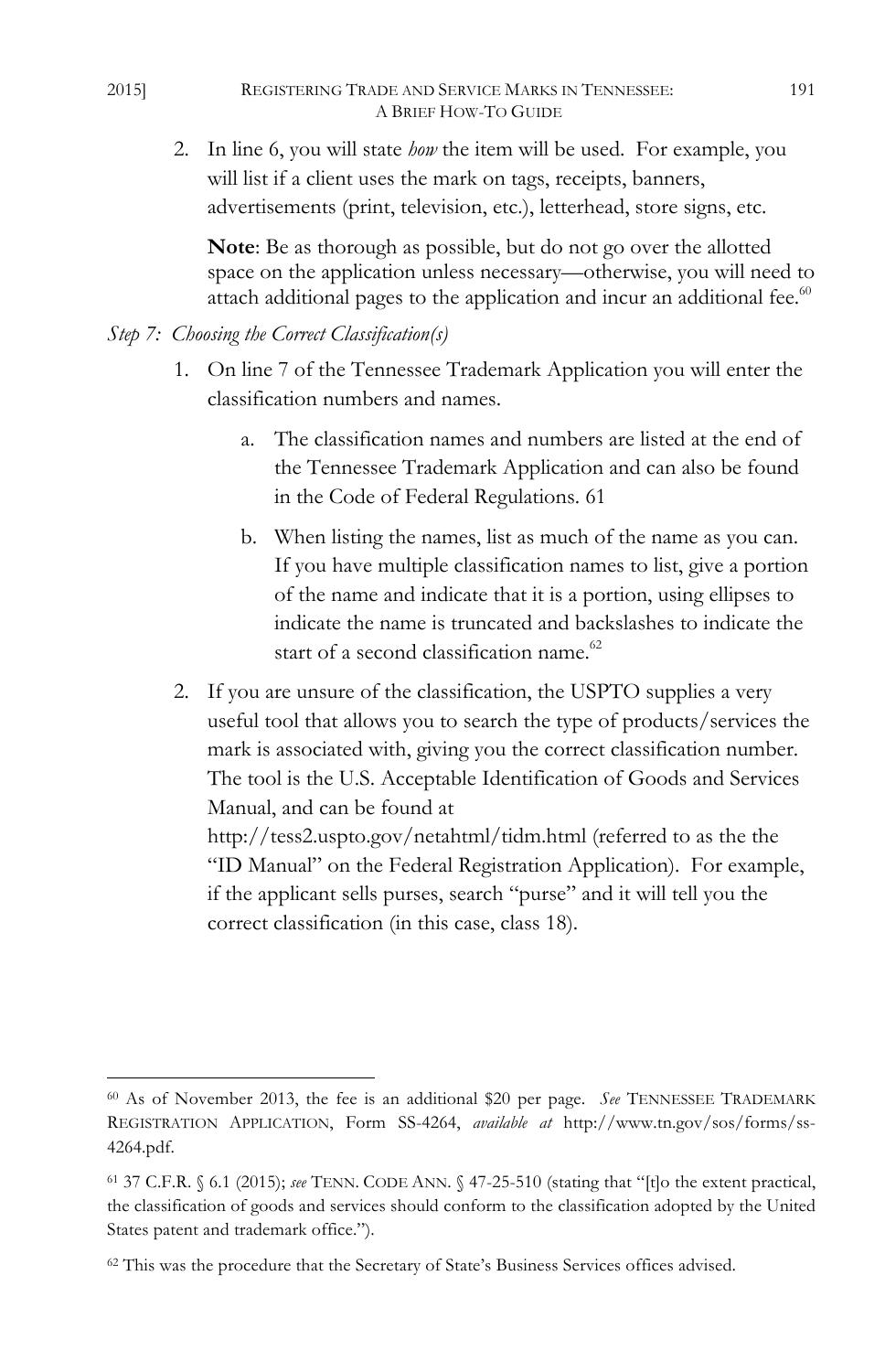### *Step 8*: *Determining the Proper Filing Fee*

- 1. There are several factors that may impact the filing fee.<sup>63</sup> First is the base application fee—\$20. Second, the number of classifications affect the cost of filing the application. Each classification beyond the first adds \$20 to the filing fee. For example, if you have two classifications, it will cost a total of \$40—\$20 for the application and \$20 for the additional classification. Finally, if you must append additional pages to the application, each page adds \$20 to the filing fee. For example, if you have a two-classification filing that requires an additional page, the total fee will be \$60—\$40 for the two classifications and \$20 for the additional page.
- 2. After determining the proper filing fee, you must determine the form of payment.64 The Trademark office accepts the following forms of payment by mail: check, money order, and certified check. If you are delivering the application in person, payment may be in cash in addition to the above forms of payment.

### *Further Reading*

- Trademark Guide from the Tennessee Secretary of State, available at http://www.tn.gov/sos/forms/tm-guide.pdf.
- Tennessee Trademark Act of 2000 Tenn. Code Ann. § 47-25-501 *et seq.,* available at http://www.state.tn.us/sos/acts/101/pub/pc671.pdf (also available on Westlaw,LexisNexis, or other legal databaseS).

## **III. Federal Registration**<sup>65</sup>

- *Step 1: Identify the Mark and How it Will be Used*
	- 1. See Part II, Step 1 above for more information.
- *Step 2: Identify the Mark Format*<sup>66</sup>

 $\overline{a}$ 

Three possible mark formats are available:

<sup>63</sup> *See* TENN. COMP. R. & REGS. 1360-07-01-.02 (2015).

<sup>64</sup> *See* TENNESSEE TRADEMARK REGISTRATION APPLICATION, Form SS-4264, *available at* http://www.tn.gov/sos/forms/ss-4264.pdf.

<sup>65</sup> *See* UNITED STATES PATENT AND TRADEMARK OFFICE, *TRADEMARK PROCESS*, TRADEMARKS (Feb. 10, 2015, 1:56 PM), http://www.uspto.gov/trademarks-getting-started/trademark-process (listing and summarizing the following 18 steps for Federal Registration).

<sup>66</sup> *See* UNITED STATES PATENT AND TRADEMARK OFFICE, *Representation of the Mark*, TRADEMARKS (Dec. 14, 2011, 5:20 PM), http://www.uspto.gov/trademarks-getting-started/trademarkbasics/representation-mark.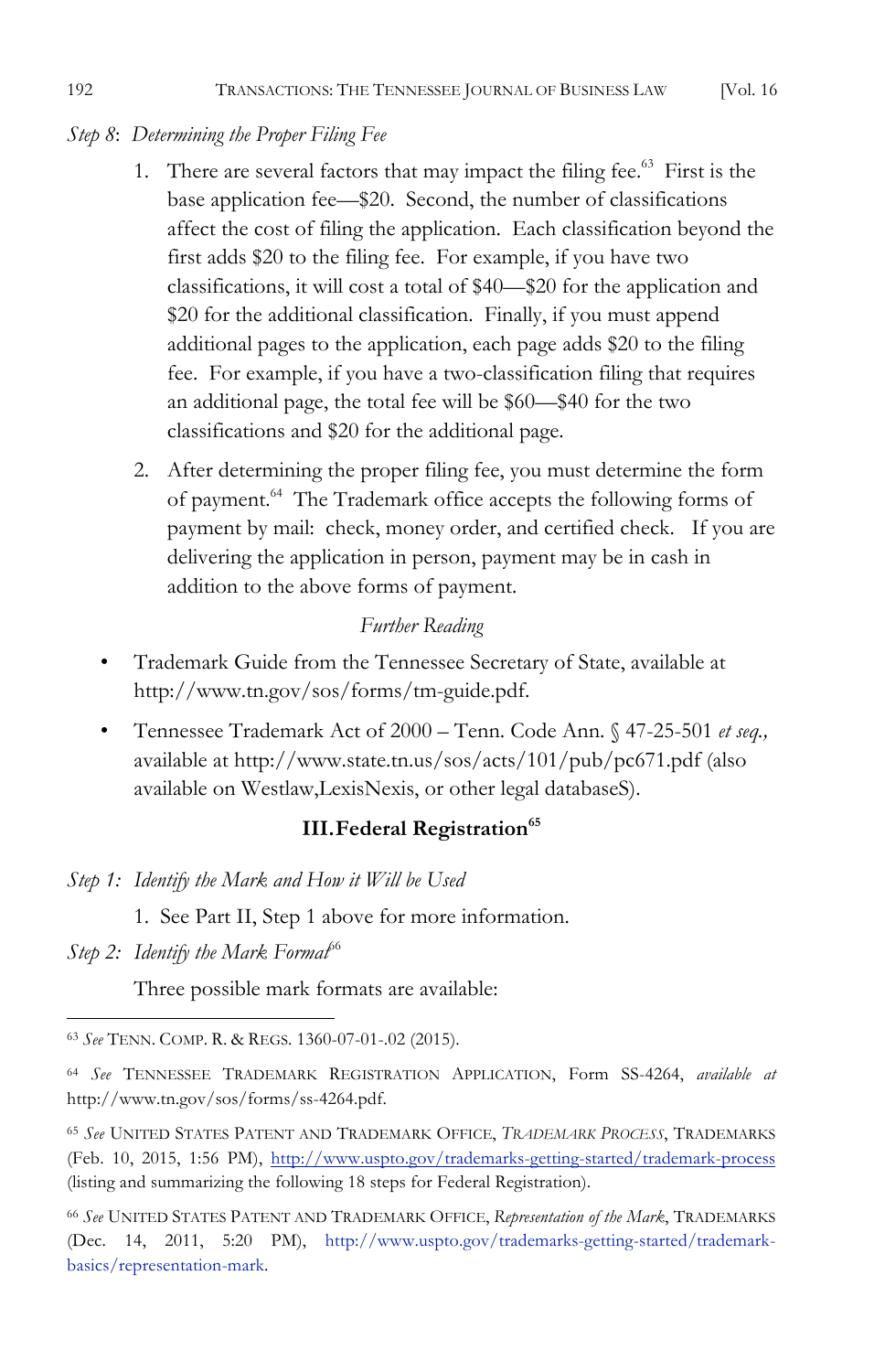- (1) standard character format;
- (2) stylized/design format; or
- (3) sound mark.

The standard character format should be used to register words, letters, numbers, or any combination thereof, without claim to any particular font style, size, or color, and absent any design element. Registration of a mark in the standard character format will provide broad rights, namely use in any manner of presentation.

The stylized/design format, on the other hand, is appropriate if you wish to register a mark with a design element and/or word(s) and/or letter(s) having a particular stylized appearance that you wish to protect.

Formats (1) and (2) may not be mixed in one mark. DO NOT submit a representation of a mark that attempts to combine a standard character format and a stylized/design format. It will be rejected. If both forms need to be registered, it is necessary to file separate applications for registration.

- *Step 3: Identifying the Precise Goods and Services (or both) to Which the Mark Will Apply*
	- 1. See Part II, Steps 1 and 7 above (regarding the determination of Classifications).
	- 2. If you are having trouble determining the proper classification of the goods or services associated with the mark, use the USPTO's "U.S. Acceptable Identification of Goods and Services Manual,"<sup>67</sup> available at http://tess2.uspto.gov/netahtml/tidm.html. This is a search database that allows you to search for types of goods and services and receive results that include the proper classification number.
	- 3. Once you have the proper class number, look up the class name to save with your records (this will help save time while filling out the application).

*Step 4: Performing a Search of the Federal Trademark Database*<sup>68</sup>

1. Perform a search on the USPTO's trademark website, available athttp://tess2.uspto.gov/bin/gate.exe?f=tess&state=4006:tpdo6v.1.1 http://tess2.uspto.gov/bin/gate.exe?f=tess&state=4804:l08x58.1.1, to

 $^{67}$  "ID Manual" on the TEAS Plus or TEAS Regular applications.

<sup>68</sup> *See* UNITED STATES PATENT AND TRADEMARK OFFICE, *Searching Marks in USPTO Database*, TRADEMARKS (Dec. 14, 2011, 5:58 PM), http://www.uspto.gov/trademarks-gettingstarted/trademark-basics/searching-marks-uspto-database.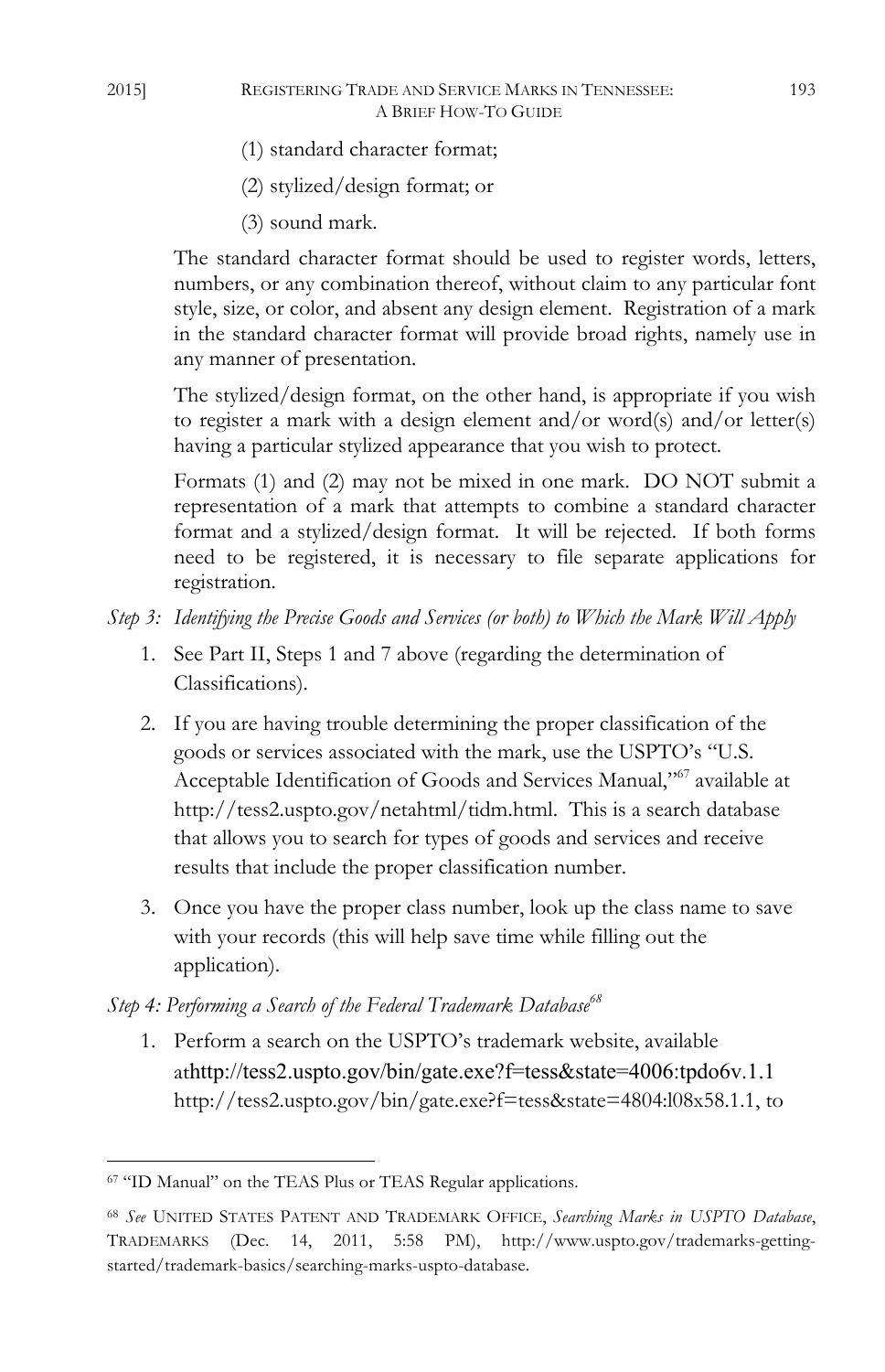make sure that no one else is using the mark or that no mark exists that may be confusingly similar to the one you wish to register.

- 2. Unlike the Tennessee trademark search, the federal search allows one to search for designs (i.e., an image search) instead of just having a word search. However, this adds another layer of complexity to performing a trademark search. You will need to consult the "Design Search Code Manual," available at http://tess2.uspto.gov/tmdb/dscm/index.htm.
- 3. The Design Search Code Manual details the general guidelines for using the search tool under the aptly named "General Guidelines" link on the page listed above under Step 4 Part 2. One can also access the "Design Search Code" from the link above, which explains the codes necessary to search for types of images (for example, an "acorn" shape is listed under code number 05.07.07, while "oranges" are listed under 05.09.03).
- 4. Good advice: Be sure to consult the Design Search Code Manual before doing any search—small changes can impact the precise code that should be used in a design search. *Always consult the Design Search Code Manual.*
- *Step 5*: *Determine Your Basis for Filing69*

*\**To complete this step, it may be necessary to consult the Trademark Manual of Examining Procedure (the "TMEP") (available athttp://tmep.uspto.gov/RDMS/detail/manual/TMEP/Oct2012/d1e2.xmlhttp:// www.uspto.gov/trademark/guides-and-manuals/trademark-manual-examiningprocedure-april-2014).

- 1. There are two primary bases for filing that this guide will focus on: (1) use in commerce, or (2) intent to use. Prior to registration for either "use in commerce" or "intent to use," an applicant must demonstrate that they have used the mark in commerce. The types of commerce encompassed in this definition are interstate, territorial, and between the United States and a foreign country.
- 2. If filing under a "use in commerce" basis, $\bar{a}$ " the applicant must:
	- (a) Submit a verified statement that the mark is in use in commerce on or in connection with the goods or services listed in the application.<sup>71</sup> If this verified statement is not filed

<sup>69</sup> *See* UNITED STATES PATENT AND TRADEMARK OFFICE, *Basis for Filing*, TRADEMARKS (Dec. 15, 2011, 1:05 PM), http://www.uspto.gov/trademarks-getting-started/trademark-basics/basis-filing.

<sup>70</sup> 15 U.S.C. §1051(a) (2002).

<sup>71</sup>*Id.* at (a)(3)(C); *see* 37 C.F.R. § 2.34(a)(1)(i) (2012).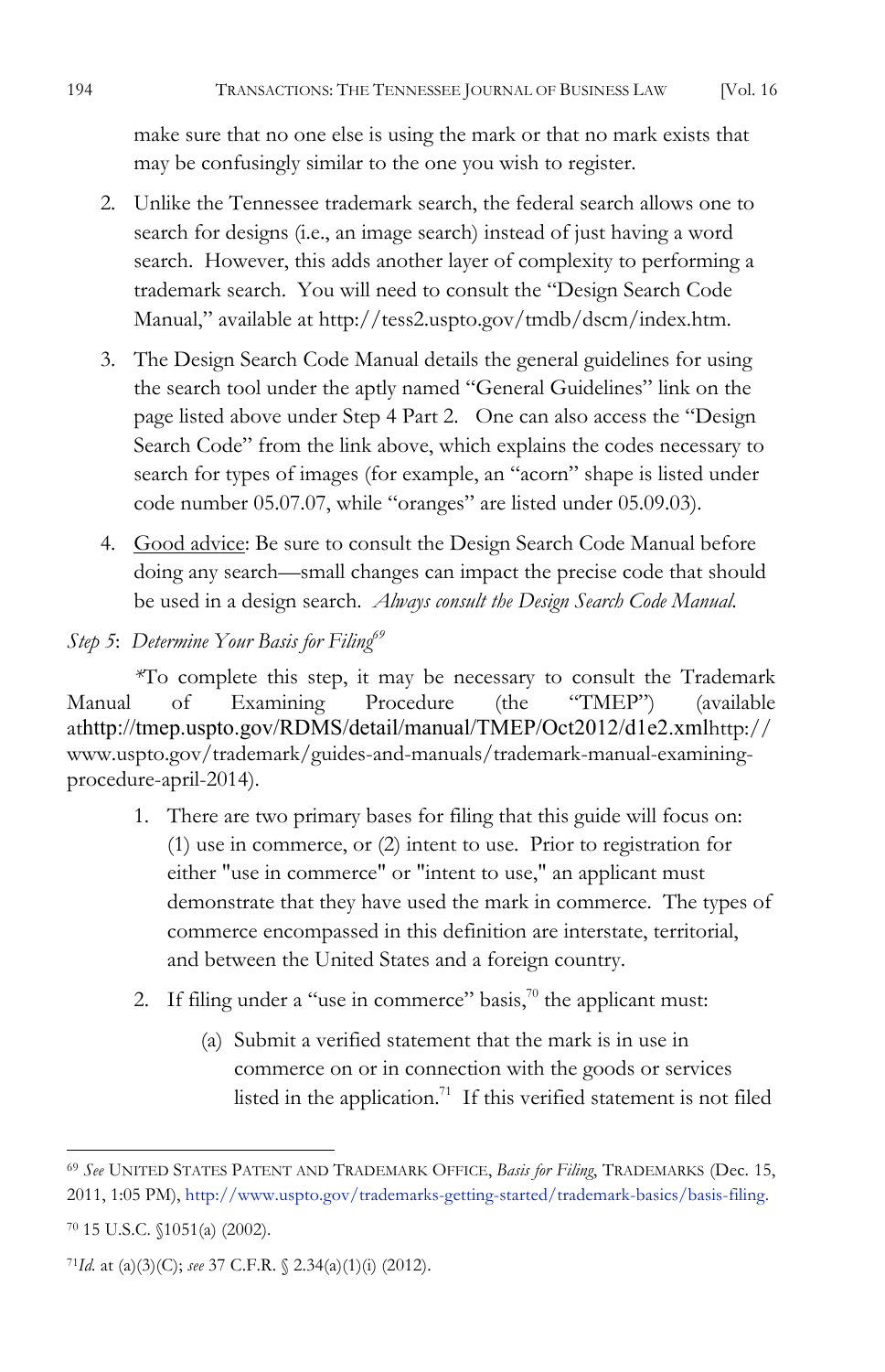#### 2015] REGISTERING TRADE AND SERVICE MARKS IN TENNESSEE: 195 A BRIEF HOW-TO GUIDE

with the initial application, the verified statement must also allege that the mark was in use in commerce on or in connection with the goods or services listed in the application as of the application filing date; $72$ 

- (b) Specify the date of the applicant's first use of the mark anywhere on or in connection with the goods or services;<sup>73</sup>
- (c) Specify the date of the applicant's first use of the mark in commerce as a trademark or service mark; $^{74}$  and
- (d) Submit one specimen for each class, showing how the applicant actually uses the mark in commerce.<sup>75</sup>
- 3. If filing under an "intent-to-use" basis, $\frac{7}{6}$  the applicant must submit a verified statement that the applicant has a bona fide intention to use the mark in commerce on or in connection with the goods or services listed in the application.<sup>77</sup> If the verified statement is not filed with the initial application, the verified statement must also allege that the applicant had a bona fide intention to use the mark in commerce on or in connection with the goods or services as of the filing date of the application.78

Prior to registration, the applicant must file "an allegation of use" (i.e., either an amendment to allege<sup>79</sup> use under 15 U.S.C. §1051(c) or a statement of use $^{80}$  under 15 U.S.C.  $(1051(d))$  that states that the applicant is using the mark in commerce on or in connection with the goods or services, includes dates of use and a filing fee for each class, and includes one specimen evidencing such use for each class. Once an applicant claims a §1(b) basis for any or all of the goods or services, the applicant may not amend the application to seek registration under  $\Im(1(a)$  of the Act for those goods or services unless

- <sup>77</sup> *Id.* at (b)(3)(B).
- <sup>78</sup> 37 C.F.R. §2.34(a)(2).
- <sup>79</sup> *See* 37 C.F.R. § 2.76 (2012); TMEP §§ 1104 *et seq*.
- <sup>80</sup> *See* 37 C.F.R. § 2.88 (2012); TMEP §§1109 *et seq*.

<sup>72 37</sup> C.F.R.  $\{(2.34(a)(1)(i))\}$ .

<sup>73</sup> *Id.* at (a)(1)(ii); *see* TMEP, § 903.01 (5th ed. 2007).

<sup>74</sup> 37 C.F.R. §2.34(a)(1)(iii); *see* TMEP § 903.02.

<sup>75</sup> 37 C.F.R. §§ 2.34(a)(1)(iv); *see id.* §2.56; TMEP §§ 904 *et seq*.

<sup>76</sup> 15 U.S.C. § 1051(b).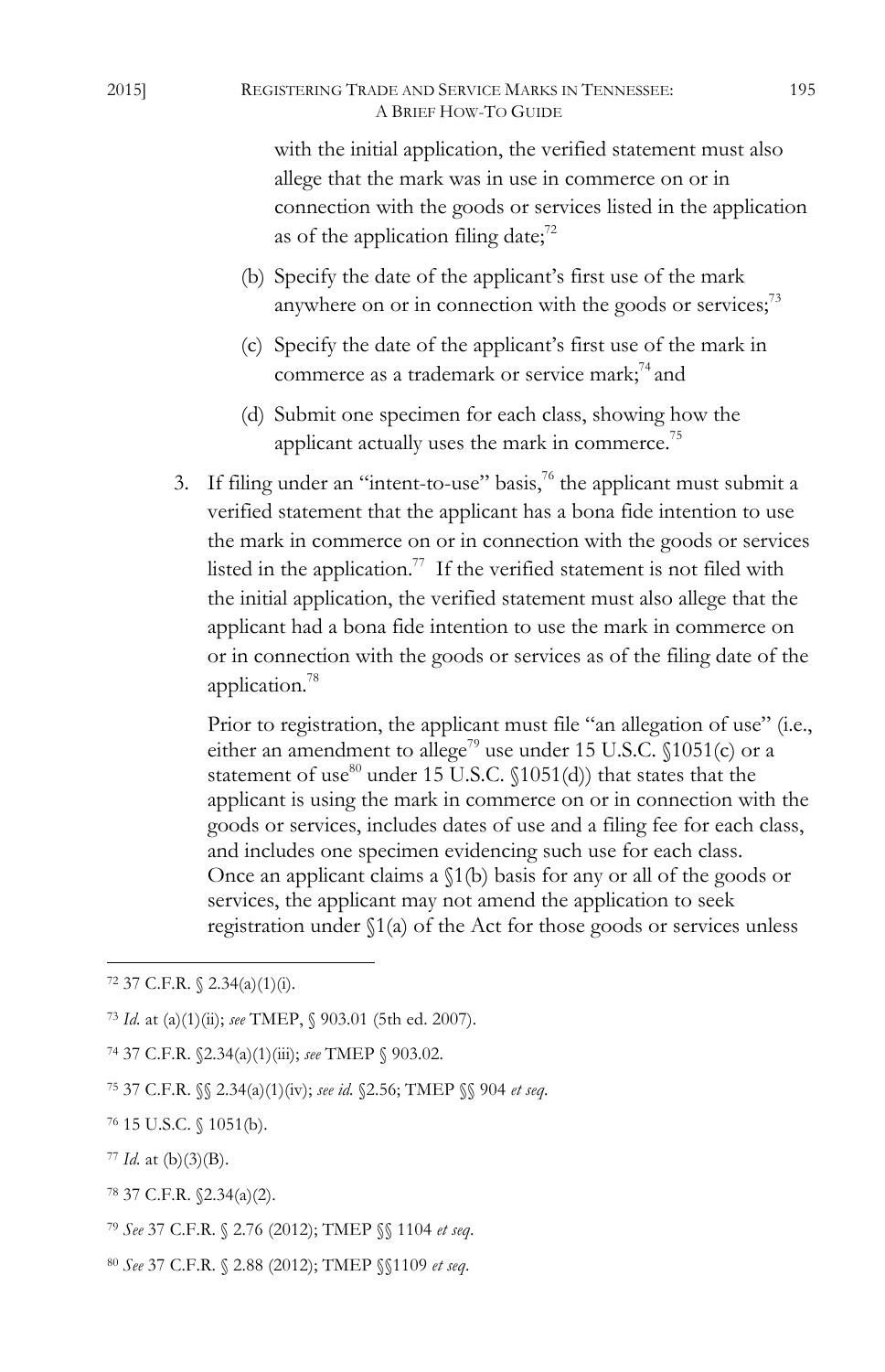the applicant files an allegation of use under  $(1(c)$  or  $(1(d))$  of the Act.81

4. Use is established by providing the date of first use of the mark anywhere and the date of first use of the mark in commerce, as well as submitting a specimen (example) showing how you use the mark in commerce. Under certain international agreements, it is possible to file in the U.S. based on a foreign application, foreign registration, or international registration.<sup>82</sup>

## *Step 6: Filing your Federal Trademark Application Online*<sup>83</sup>

- 1. First, you must choose whether you are going to use the TEAS Plus or TEAS regular forms. If filed electronically, the Plus is \$225 per classification to file while the regular is \$325 per classification.<sup>84</sup> TEAS Reduced Fee (TEAS RF) is a new application filing option with a fee of \$275 per class of goods/services, which promotes electronic communication and application processing while giving applicants more flexibility in identifying their goods and/or services. The Plus requirements are also stricter. The TEAS Plus system is similar to the regular TEAS electronic filing system, only it has additional filing requirements that the TEAS does not include. In order to use TEAS Plus electronic filing, the applicant must:
	- a. File a "complete" application most of the fields are mandatory, including some you could leave blank with TEAS;
	- b. Select the description of goods and/or services from the Manual of Acceptable Identifications of Goods and Services. If you want to use a description that is not in the manual, you can request to have it added by emailing it to TMIDSUGGEST@uspto.gov;
	- c. Pay in full at the time of filing for all classifications covered by the application;
	- d. Agree to file future correspondence, such as responses to Office Actions, though TEAS; and

<sup>81</sup> 37 C.F.R. § 2.35(b)(8) (2014).

<sup>82</sup> See generally TMEP Chapters 1000 and 1900 for more information.

<sup>83</sup> *See* UNITED STATES PATENT AND TRADEMARK OFFICE, *Filing Your Application Online*, TRADEMARKS (Jan. 17, 2015, 6:03 AM), http://www.uspto.gov/trademarks-applicationprocess/filing-online/filing-your-application-online.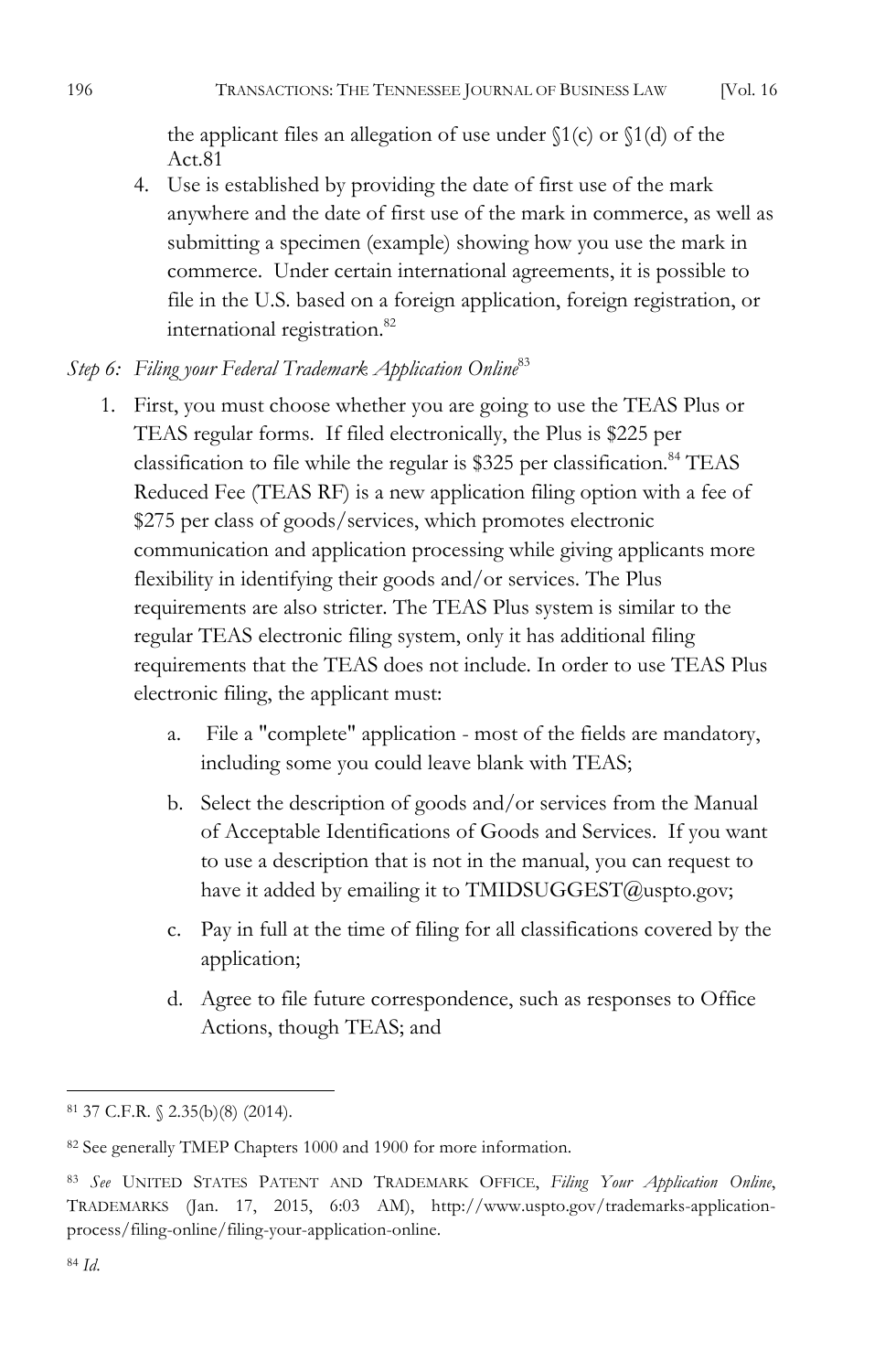#### 2015] REGISTERING TRADE AND SERVICE MARKS IN TENNESSEE: 197 A BRIEF HOW-TO GUIDE

e. Agree to receive communications from the Examining Attorney via email.<sup>85</sup>

If you have a mark that will be used for fairly easily described goods and/or services, TEAS Plus saves some money on filing fees. Otherwise, it is best to use the TEAS Regular due to the less strict requirements.

Additionally, if you use TEAS Plus, you must pay an additional fee of \$50 per class if at any time during the examination of the application the USPTO determines that

> (1) The application did not meet the TEAS Plus requirements as of the filing date;

> (2) You file a paper form after the initial application when a TEAS form exists for that purpose (e.g., a Response to an Office action); and/or

> (3) You refuse to receive correspondence from the USPTO by email during the pendency of the application.<sup>86</sup>

- 2. Next, read the application thoroughly. PDF copies are available at http://www.uspto.gov/trademarks/teas/new\_teas\_plus.pdf (Plus) and http://www.uspto.gov/trademarks/teas/new\_teas.pdf (Regular). These PDFs MAY NOT be filed—they are for review purposes only. You must use the TEAS electronic form for online filing, available at http://www.uspto.gov/teas/teasplus.htm.
- 3. After reading through the application, consult the information you gathered by following the previous steps. This information will be necessary to fill out the application.
- 4. When you come to the item requesting you upload a specimen, be sure to have it in the correct format. For images, only .JPG or .PDF files of less than five megabytes (5MB) will be accepted. For video or audio files, .WAV, .WMV, .WMA, .MP3, .MPG, or .AVI files of no more than 5MB for audio files and 30MB for video files are acceptable.
- 5. Determine your fee. You will either pay \$225 or \$325 per classification (Plus or Regular, respectively) plus any additional fees applicable under the fee schedule (available at http://www.uspto.gov/web/offices/ac/qs/ope/fee031913.htm#tm).

<sup>85</sup> *See* TMEP § 819.01.

<sup>86</sup> UNITED STATES PATENT AND TRADEMARK OFFICE, *Selection of Application Type*, TRADEMARK ELECTRONIC APPLICATION SYSTEM, http://www.uspto.gov/custompage/trademarkservicemark-application-principal-register-0.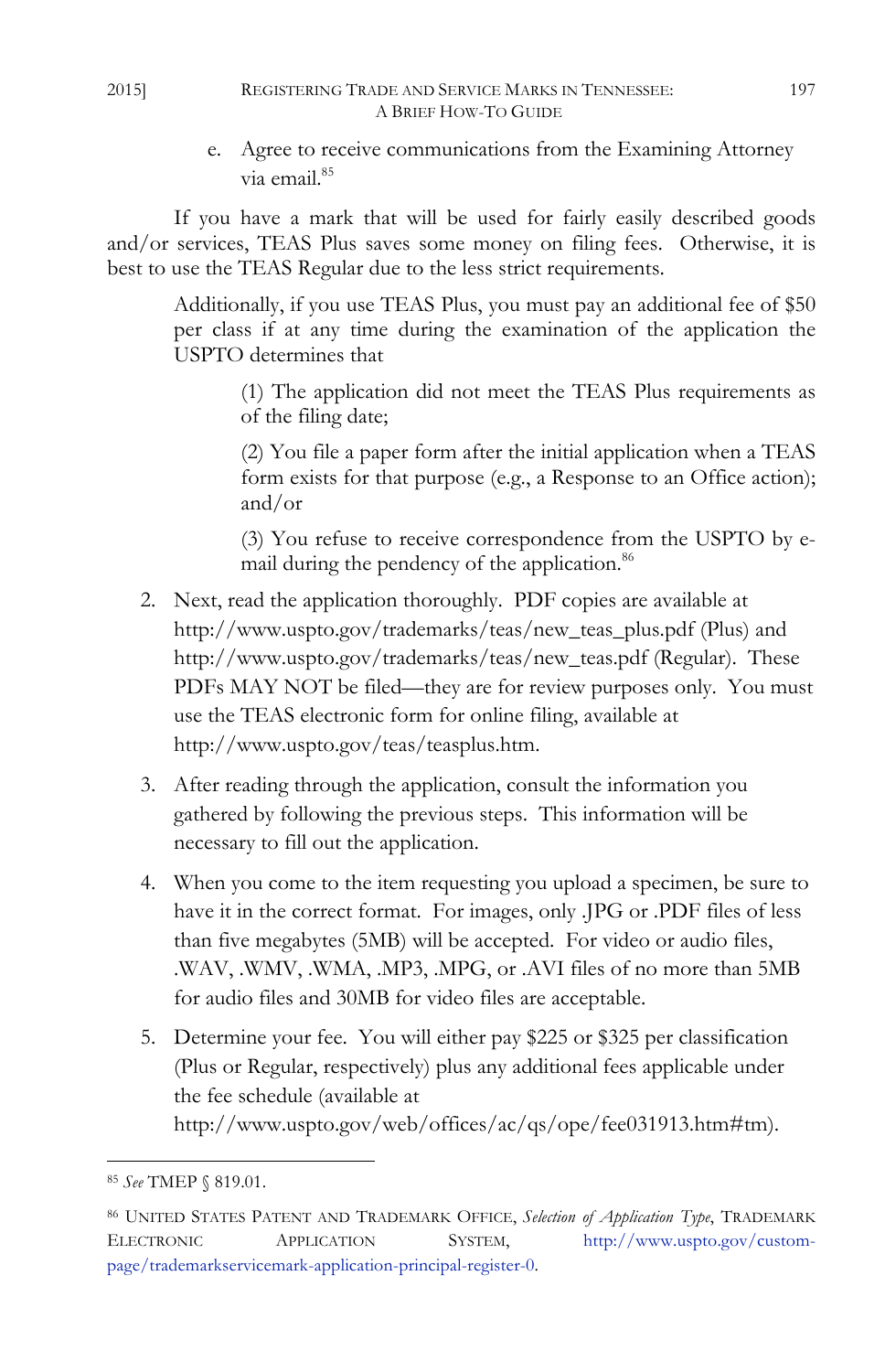NOTE: If a paper filing is absolutely necessary, it will cost \$375 per classification.87

Step 7: The USPTO Reviews the Application<sup>88</sup>

- 1. After the USPTO determines that you have met the minimum filing requirements, an application serial number is assigned and the application is forwarded to an examining attorney.
- 2. This may take a number of months. The examining attorney reviews the application to determine whether it complies with all applicable rules and statutes, and includes all required fees. Filing fees will not be refunded, even if the application is later refused registration on legal grounds.
- 3. A complete review includes a search for conflicting marks, and an examination of the written application, the drawing, and any specimen.

## *Step 8: USPTO Issues a Letter (Office Action)*<sup>89</sup>

- 1. If the examining attorney decides that a mark should not be registered, the examining attorney will issue a letter (Office action) explaining any substantive reasons for refusal, and any technical or procedural deficiencies in the application.
- 2. If only minor corrections are required, the examining attorney may contact the applicant by telephone or e-mail (if the applicant has authorized communication by e-mail).
- 3. If the examining attorney sends an Office action, the applicant's response to the Office action must be received in the Office within six months of the mailing date of the Office action, or the application will be declared abandoned.

 $\overline{a}$ <sup>87</sup> UNITED STATES PATENT AND TRADEMARK OFFICE, *USPTO Fee Schedule*, OFFICE OF THE CHIEF FINANCIAL OFFICER (Apr. 17, 2015, 12:23 PM), http://www.uspto.gov/learning-andresources/fees-and-payment/uspto-fee-schedule. This guide will not discuss in-depth the paper filing process—it is essentially the same, except one must order an application by contacting the USPTO at (800) 786-9199 and mail the completed application to the Commissioner for Trademarks, P.O. Box 1451, Alexandria, VA 22313-1451.

<sup>88</sup> UNITED STATES PATENT AND TRADEMARK OFFICE, *Trademark Process*, TRADEMARKS (Feb. 12, 2015, 1:56 PM), http://www.uspto.gov/trademarks-getting-started/trademark-process.

<sup>&</sup>lt;sup>89</sup> *Id.* This step may be unnecessary if the examiner finds no issues and approves the application.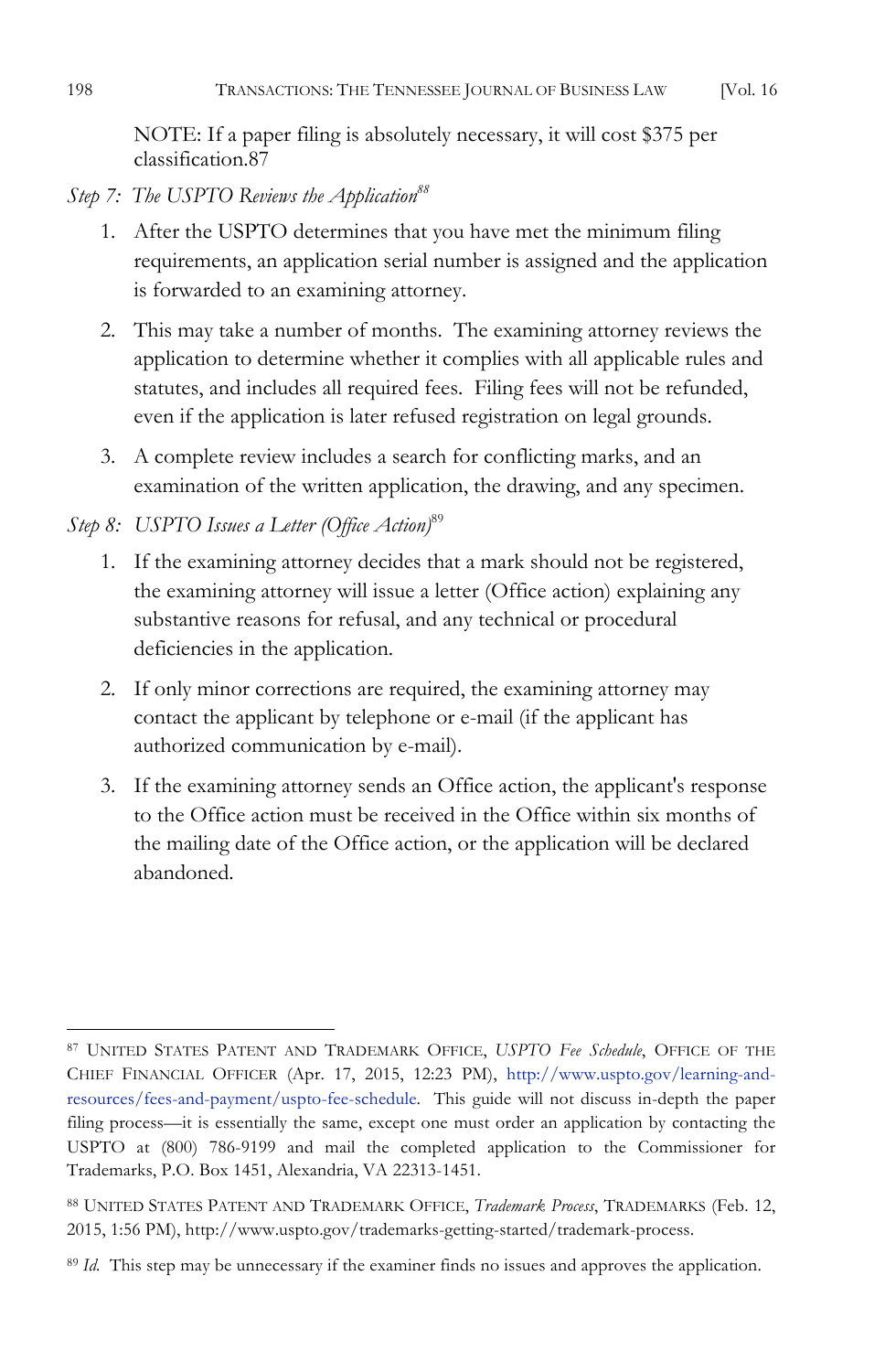- *Step 9:* Response to USPTO Action<sup>90</sup>
	- 1. You, on behalf of your client, will need to respond to the Office Action letter.
	- 2. If your response does not overcome all objections, the examining attorney will issue a final refusal. To attempt to overcome a final refusal, the applicant may, for an additional fee, appeal to the Trademark Trial and Appeal Board (the "TTAB"), an administrative tribunal within the USPTO.

## *Step 10: USPTO Approves the Application*<sup>91</sup>

- 1. If the examining attorney raises no objections to registration, or if the applicant overcomes all objections, the examining attorney will approve the mark for publication in the "Official Gazette," a weekly publication of the USPTO.
- 2. The USPTO will send a notice of publication to the applicant stating the date of publication. After the mark is published in the Official Gazette, any party who believes it may be damaged by registration of the mark has 30 days from the publication date to file either an opposition to registration or a request to extend the time to oppose.

An opposition is similar to a proceeding in a federal court, but is held before the TTAB. If no opposition is filed or if the opposition is unsuccessful, the application enters the next stage of the registration process.

*Step 11: Registration Certificate Issues for Applications Based on Use, Foreign Registrations, and International Registrations*<sup>92</sup>

1. A certificate of registration will be issued for applications based on use, a foreign registration, or an extension of protection of an international registration to the United States under Section 66(a).

If the mark is published based upon the actual use of the mark in commerce, or on a foreign registration, and no party files an opposition or request to extend the time to oppose, the USPTO will normally register the mark and issue a registration certificate about 8 weeks after the date the mark was published.

 $\overline{a}$ <sup>90</sup> *Id.*; *see supra* note 32.

<sup>91</sup> UNITED STATES PATENT AND TRADEMARK OFFICE, *Trademark Process*, TRADEMARKS (Feb. 12, 2015, 1:56 PM), http://www.uspto.gov/trademarks-getting-started/trademark-process.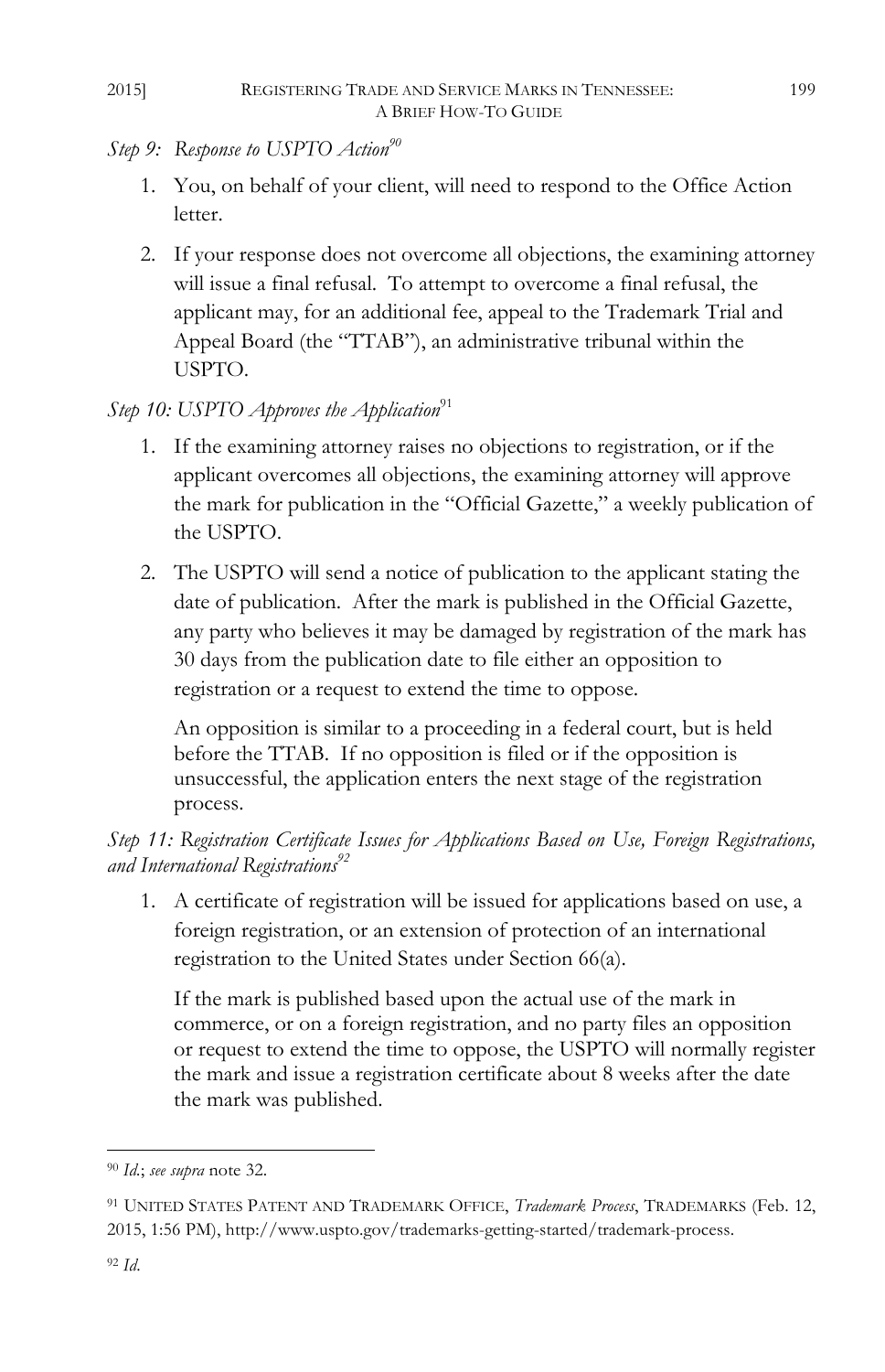2. After the mark registers, the owner of the mark must file specific maintenance documents to keep the registration live (Renewal applications, etc.).

\*\*\*Steps 12 through 16 only apply to intent-to-use filings\*\*\* *Step 12: Notice of Allowance Issues for Marks Based on an Intent-to-Use the Mark<sup>93</sup>* 

- 1. If the mark is published based upon the applicant's bona fide intention to use the mark in commerce and no party files either an opposition or request to extend the time to oppose, the USPTO will issue a notice of allowance about *eight weeks* after the date the mark was published. The applicant then has *six months* from the date of the notice of allowance to either:
	- a. Use the mark in commerce and submit a Statement of Use (an "SOU"); or
	- b. Request a six-month extension of time to file a statement of use (extension request).
- 2. A notice of allowance is a written notification from the USPTO that a specific mark has survived the opposition period following publication in the Official Gazette, and has consequently been allowed; it does not mean that the mark has registered yet.

Receiving a notice of allowance is another step on the way to registration. Notices of allowance are only issued for applications that have been filed based on an intent to use a mark in commerce under Trademark Act Section 1(b).

## *Step 13: Applicant Files Timely Statement of Use or Extension Request*<sup>44</sup>

- 1. The Applicant has six months from the mailing date of the notice of allowance in which to either file a statement of use or file an extension request. Please review the explanatory information for the statement of use and extension request processes, available at http://www.uspto.gov/teas/eTEASpageB2.htm.
- 2. If the applicant is not using the mark in commerce on all of the goods and/or services listed in the notice of allowance, the applicant must file an extension request and the required fee(s) to avoid abandonment. Because

 $\overline{a}$ <sup>93</sup> *Id*.

<sup>94</sup> *See* UNITED STATES PATENT AND TRADEMARK OFFICE, *Trademarks - What Happens Next*, TRADEMARKS (Aug. 10, 2011, 3:14 PM), http://www.uspto.gov/trademarks-gettingstarted/trademark-basics/trademarks-what-happens-next.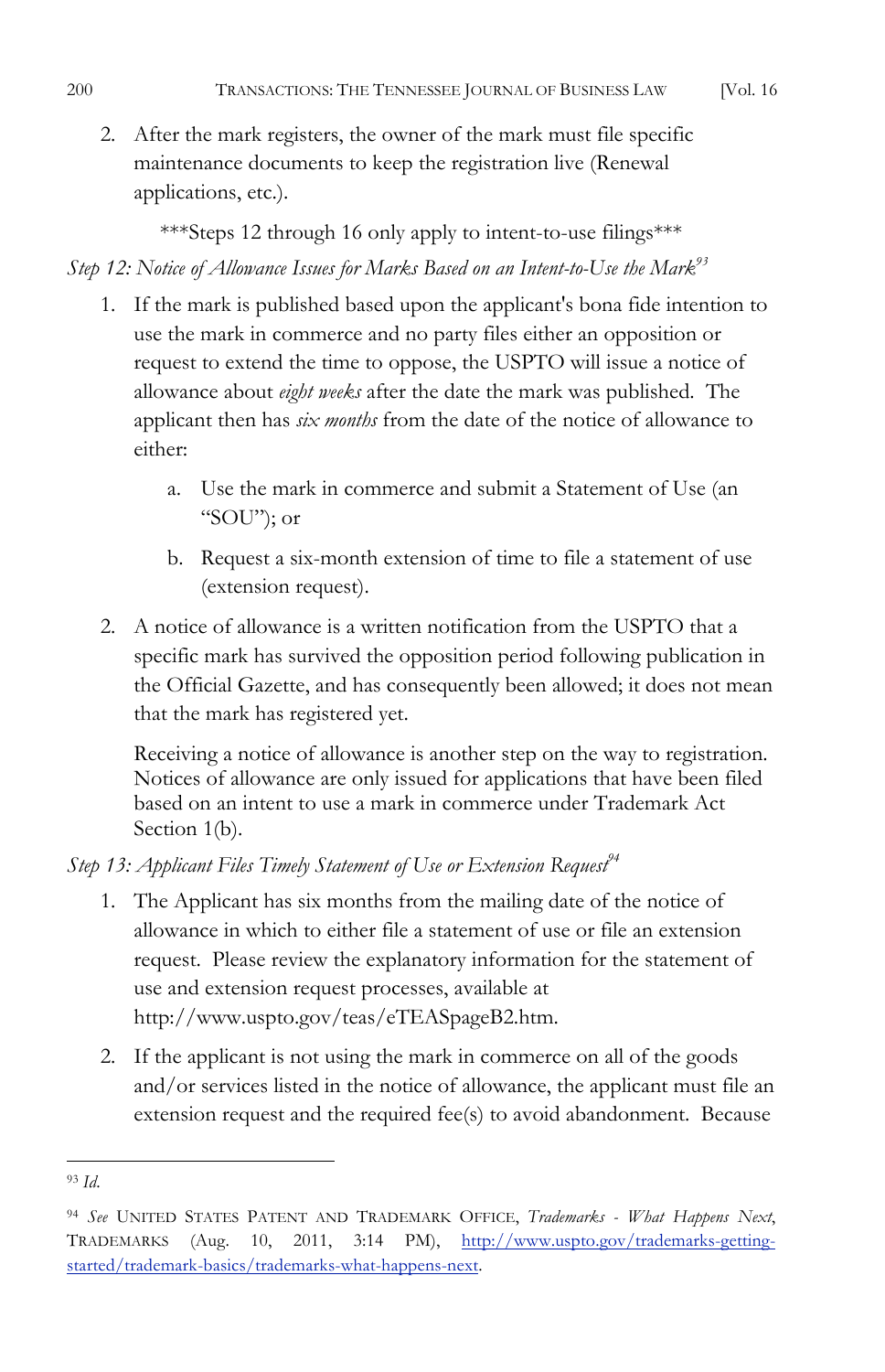extension requests are granted in six month increments, applicant must continue to file extension requests every six months. A total of five extension requests may be filed. The first extension request must be filed within six months of the issuance date of the notice of allowance and subsequent requests before the expiration of a previously granted extension.

3. If the applicant is using the mark in commerce on all of the goods and/or services listed in the notice of allowance, the applicant must submit an statement of use and the required fee(s) within six months from the date the notice of allowance issued to avoid abandonment. Applicant cannot withdraw the statement of use; however, the applicant may file one extension request with the statement of use to provide more time to overcome deficiencies in the statement of use. No further extension requests may be filed.

## *Step 14: Applicant Does Not File Timely Statement of Use or Extension Request*<sup>95</sup>

If the applicant does not file a statement of use or extension request within six (6) months from the date the notice of allowance issued, the application is abandoned (no longer pending/under consideration for approval). To continue the application process, the applicant must file a petition to revive the application within two (2) months of the abandonment date.

## *Step 15: USPTO Reviews Statement of Use96*

- 3. If the minimum filing requirements are met, the statement of use is forwarded to the examining attorney. The examining attorney conducts a review of the statement of use to determine whether federal law permits registration. The applicant cannot withdraw the statement of use and the filing fee(s) will not be refunded, even if the application is later refused registration on legal grounds. If no refusals or additional requirements are identified, the examining attorney approves the statement of use.
- 4. If refusals or requirements must still be satisfied, the examining attorney assigned to the application issues a letter (Office action) stating the refusals and/or requirements. This is the same process that occurs prior to publication of the mark if the examining attorney determines that legal requirements must be met. The process and timeframes remain the same, except that if issues are ultimately resolved and the statement of use is

 $\overline{a}$ <sup>95</sup> *See* UNITED STATES PATENT AND TRADEMARK OFFICE, *Trademark Process*, TRADEMARKS (Feb. 12, 2015, 1:56 PM), http://www.uspto.gov/trademarks-getting-started/trademark-process.